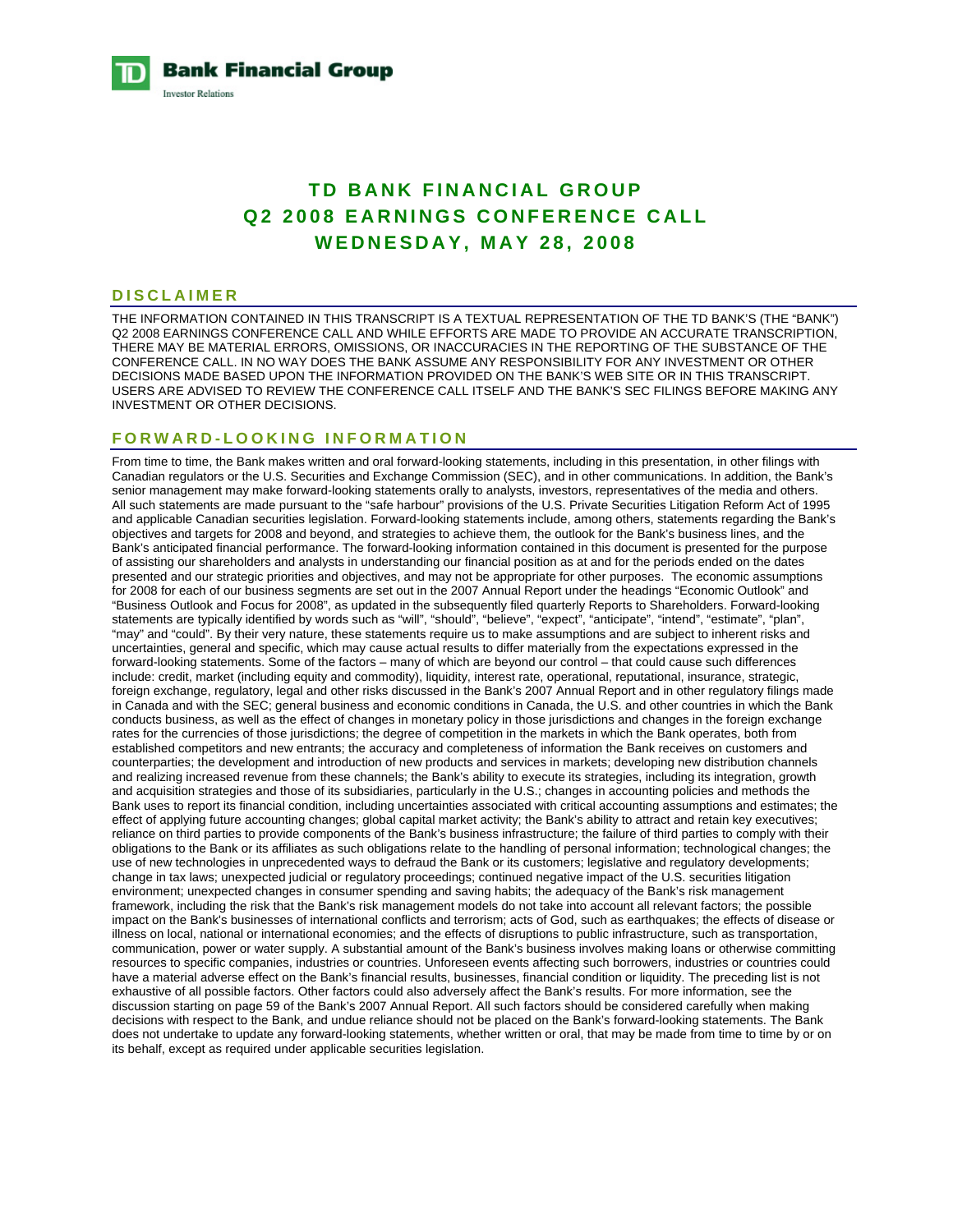

# **CORPORATE PARTICIPANTS**

| Ed Clark             | President & CEO, TD Bank Financial Group        |
|----------------------|-------------------------------------------------|
| Colleen Johnston     | CFO, TD Bank Financial Group                    |
| <b>Bob Dorrance</b>  | Chairman, CEO & President, TD Securities        |
| Tim Hockey           | Co-Chair, TD Canada Trust                       |
| <b>Bernie Dorval</b> | Co-Chair, TD Canada Trust                       |
| Bill Hatanaka        | Chairman & CEO, TD Waterhouse                   |
| Bharat Masrani       | President & CEO, TD Commerce Bank               |
| Mark Chauvin         | EVP & Chief Risk Officer                        |
| Tim Thompson         | SVP Investor Relations, TD Bank Financial Group |

# **CONFERENCE CALL PARTICIPANTS**

| Michael Goldberg     | De  |
|----------------------|-----|
| Ian de Verteuil      | ΒM  |
| <b>Robert Sedran</b> | Na  |
| <b>Jim Bantis</b>    | C۲  |
| <b>Brad Smith</b>    | Bla |
| Mario Mendonca       | Ge  |
| Andre Hardy          | RB  |
| Sumit Malhotra       | Me  |
|                      |     |

.

esjardins Securities – Analyst **IO Capital Markets – Analyst** ational Bank Financial – Analyst edit Suisse – Analyst ackmont Capital – Analyst enuity Capital Markets – Analyst BC Capital Markets – Analyst errill Lynch Canada – Analyst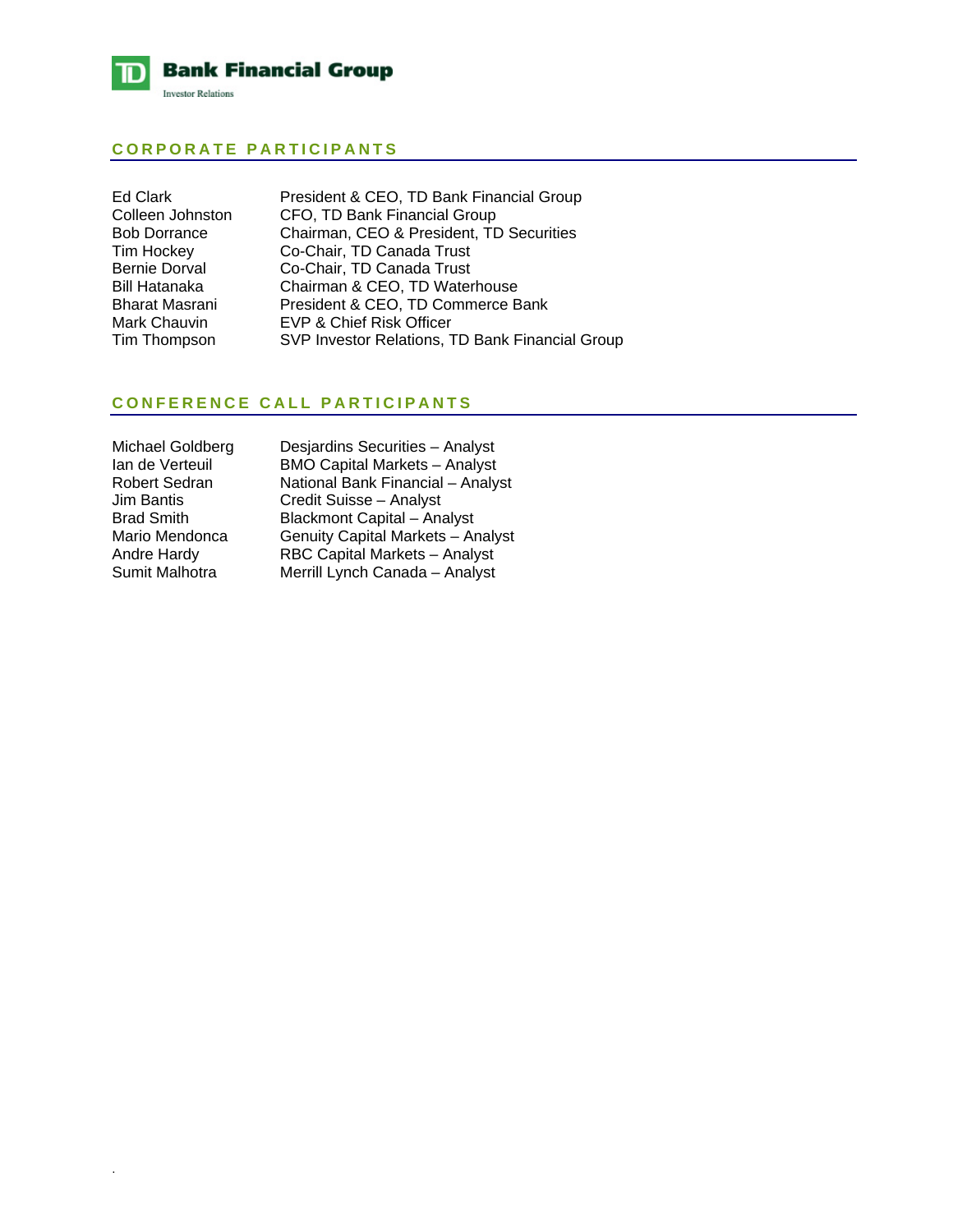

# **PRESENTATION**

.

### **Tim Thompson - TD Bank Financial Group - SVP - IR**

Good afternoon and welcome to the TD Bank Financial Group's second-quarter 2008 investor presentation. My name is Tim Thompson, and I am Senior Vice President of Investor Relations with the Bank.

We will begin today's presentation with strategic remarks from Ed Clark, the Bank's President and CEO, after which Colleen Johnston, the Bank's CFO, will present our second-quarter operating performance. We will then entertain questions from those present as well as prequalified analysts and investors on the phones. Also present today to answer your questions are Bob Dorrance, Chairman and CEO of TD Securities; Bernie Dorval and Tim Hockey, Co-Chairs of TD Canada Trust; Bill Hatanaka, Chairman and CEO of TD Waterhouse; Bharat Masrani, President and CEO of TD Commerce Bank; and Mark Chauvin, Chief Risk Officer of TD Bank Financial Group.

As in the past, we are trying to keep the call to about an hour with Ed and Colleen's remarks taking up about half that time. As well, we are asking investors and analysts participating in the question-andanswer portion of the call to ask one question at a time so that everybody has an opportunity to contribute. We certainly encourage you to re-queue if you have more than one question.

We know that this presentation contains forward-looking statements and actual results could differ materially from what is discussed. These statements are presented for the purpose of assisting our shareholders and analysts in understanding our priorities and objectives and our financial position as at and for the periods ended and dates presented. Certain material factors or assumptions were applied in making these statements. For additional information, we refer you to our Q2 2008 MD&A. This document includes a description of factors that could cause actual results to differ, and can be found on our Web site at TD.com.

#### **Ed Clark - TD Bank Financial Group - President and CEO**

Thanks, Tim, and good afternoon, everyone. Colleen is going to be up shortly to provide details on how we did in the second quarter of 2008. I'd like to start off by sharing my thoughts on TD's performance and reiterate our outlook for the remainder of this year and into 2009.

I would characterize this quarter as slightly disappointing but quite acceptable in the context of what's happening in the markets. As I've previously indicated, we see 2008 as a pause year in terms of earnings per share growth, a year where we are likely to have to work hard to reach what were great 2007 earnings per share.

Now, we could get help from a springback in earnings from Wholesale and Wealth Management later this year if markets improve. In contrast, we believe we will follow-up in 2009 with a year where, at a minimum, we will get back to our medium-term EPS growth target of 7% to 10% per year. Clearly, the most significant factor at work in this quarter is the stepdown in our wholesale earnings.

Three things are happening. The liquidity issues facing the market have resulted in unprecedented spreads between cash assets and derivative markets. This has been most apparent in our credit trading business. Market stress has also reduced activity in our franchise businesses. Finally, this stress has slowed the realization of security gains in our Merchant Banking portfolio.

Fortunately, our retail businesses in both Canada and the United States, which produced in excess of 90% of our earnings this quarter, did quite well. Overall, our retail businesses earned C\$894 million, up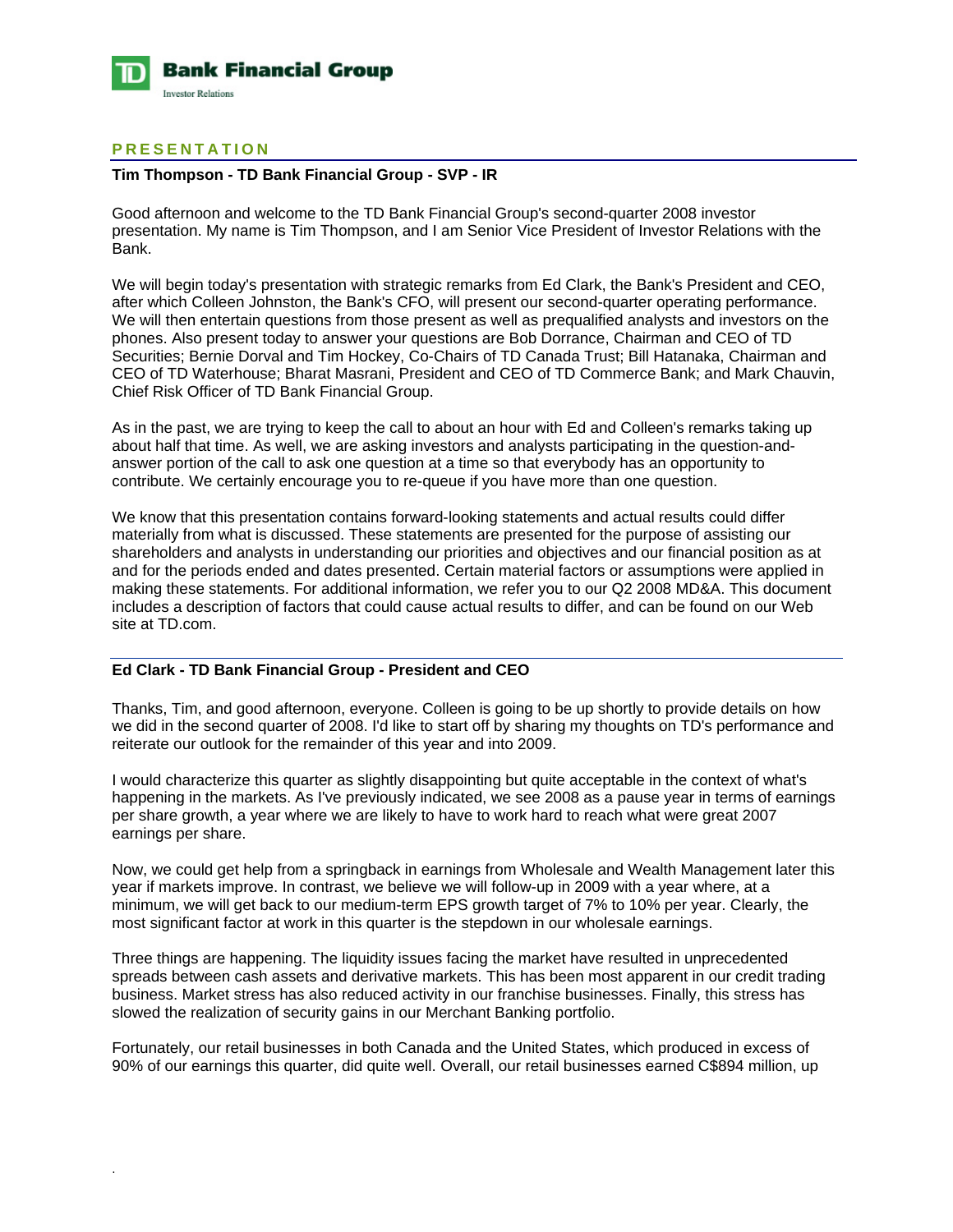

12% year-over-year. At the halfway mark of 2008, we are at just over C\$1.8 billion in retail earnings. We are on track to reach our goal for this year of earning close to C\$4 billion in our retail businesses with the help of the additional Commerce earnings.

In Canada, TD Canada Trust continued to demonstrate the strength of our franchise growing earnings 8%, a very solid performance. We stayed focused on building for the future, adding more new branches with longer hours, more customer-facing employees and at the same time delivering record levels of customer satisfaction.

I'm especially pleased with the impressive growth we've seen in Business Banking, a direct result of the investments we made in this business over the past few years. As we head into a downturn, we're going to stand by our commercial banking customers and focus on growing our franchise.

We are seeing some expense growth this quarter as we continue to invest in our businesses and widen the gap over our competitors, but our expense growth will stay inside our growth in revenue. You can expect to see continued reinvestment going forward.

The one exception to solid retail earnings growth was in our Canadian Wealth Management business which, similar to Wholesale, has been impacted by weaker capital markets and, to a lesser extent, strategic pricing decisions we made last year which we believe will pay off in the future.

Despite the market challenges, we remain positive about the underlying trends we are seeing in wealth, and we continue to make investments in this business – investing in our network of client facing-advisors, technology and products, I'm sure we continue to have growth in the future.

As we announced earlier, TD Banknorth contributed C\$130 million to our second quarter, another good performance in light of the continued deterioration in the overall U.S. banking environment. We are feeling very positive about our U.S. Personal and Commercial segment's ability to grow and delivering value for our shareholders. That's reflected in the fact that we increased our earnings target expectation from C\$700 million to at least C\$750 million for 2008 and have reiterated our expectation for a minimum of C\$1.2 billion in earnings in 2009.

The close of the Commerce deal is a major milestone for TD. As I said on our April 21 investor call, we are incredibly excited by the progress we're making on integration and we look forward to sharing our plans with you in more detail at our Investor Day on June 19 in New Jersey.

As for TD Ameritrade, they generated solid volumes while building on their long-term asset-gathering strategy.

I'd like to take this opportunity to comment on Joe Moglia. Given the recent news Joe has moved to Chairman of the Board at TD Ameritrade. Few CEOs have been able to do what Joe has done. He took a company that had a market capitalization of C\$700 million in 2001 and grew it to over C\$10 billion today. Earnings per share have grown from C\$0.32 in 2003 to a forecast of C\$1.32 in 2008, a phenomenal fiveyear compound annual growth rate of 35%. Joe led TD Ameritrade to be one of the largest brokerage firms in the United States and the leader in trades per day. He guided the firm through the transformational TD Waterhouse USA acquisition and has led the charge in its new era as an asset gatherer. We are absolutely delighted that Joe is staying on. He is going to be an incredibly strong leader of the Board who is going to be there to offer wisdom and strategic guidance as TD Ameritrade continues to grow.

So what is the outlook? Well, let me start with an overview of how I see the financial markets evolving, given what's happened.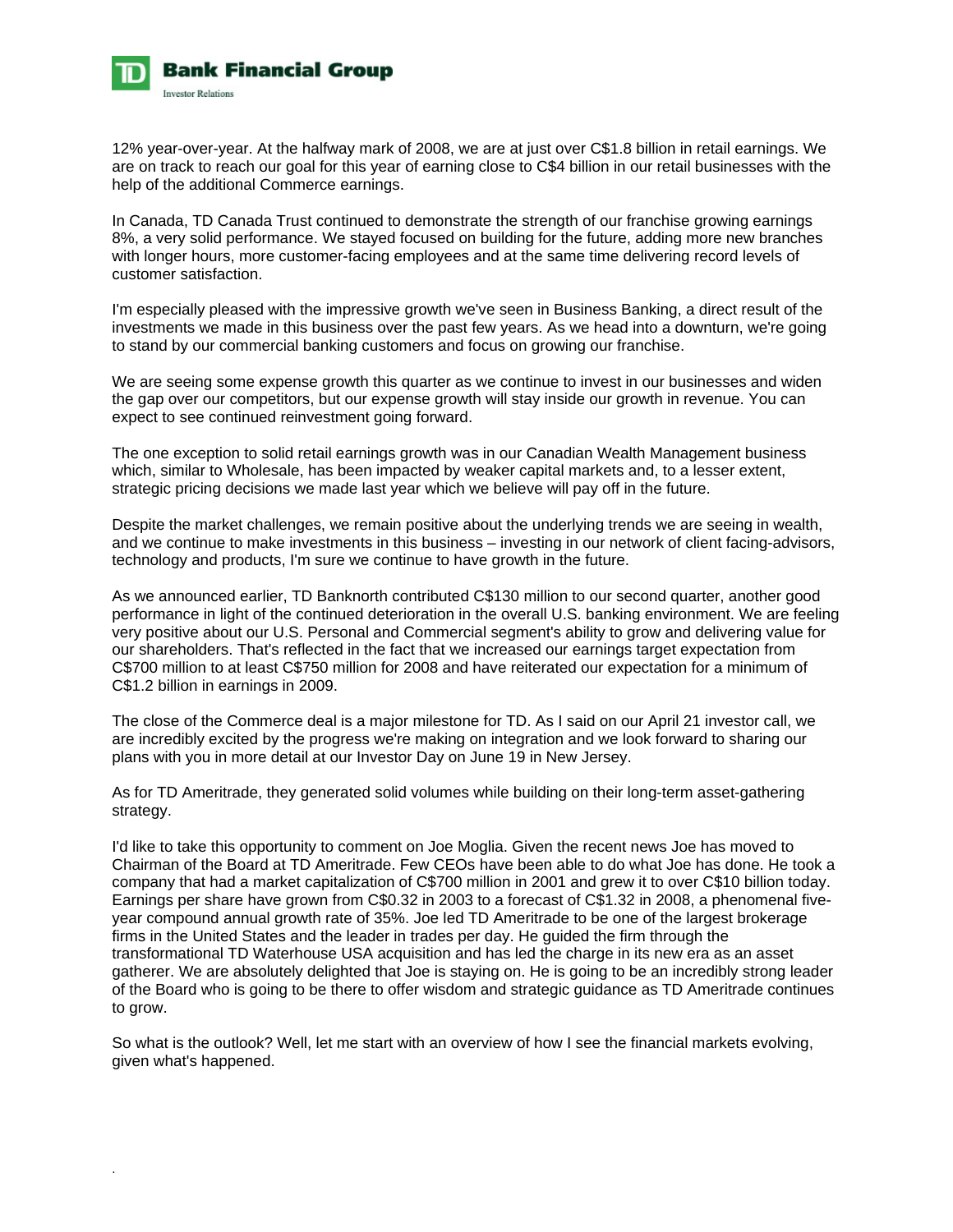

I need a drink of water before I get into this.

.

As banks have become more transparent in their holdings, taken their write-downs and raised new equity, the issue in the capital markets surrounding banks has moved from a concern over bank solvency to a supply/demand imbalance in bank fundings. The dramatic reduction in securitizations, combined with the re-intermediation of many assets, is causing banks around the world to borrow externally at unprecedented levels. Not surprisingly, the cost of such borrowing has risen significantly. The shift in the nature of bank funding will not happen instantly, but we should expect strains in the capital markets for some time and continued upward pressure on lending spreads as banks try to pass on the higher funding costs that they are currently absorbing.

At the same time, the worry is shifting to the impact on banks of a slowing world economy and the extent to which bank funding issues will exacerbate the downturn because of a reluctance of banks to lend. Concern in the United States has spread from housing losses to credit cards and auto receivables. We're likely dealing with an old-fashioned credit downturn with some risk that the U.S. will suffer a double-dip downturn as the fiscal stimulus effect wears off while the economy absorbs upward pressure on prices.

While the industry may have already felt much of the impact in their mark-to-market books, it is probably too optimistic to assume that there will be no more write-downs, although it is hoped any remaining writedowns will be smaller in size.

It is difficult for investors and analysts to predict wholesale earnings in normal times. But it is especially difficult in this environment. The real issue in the industry going forward is the level of sustainable earnings in the wholesale businesses. This may be hard to discern for some time. Clearly, some business models have been broken. Regulatory pressures will reduce leverage, and heightened concern over liquidity will make many financing structures uneconomic. Short-term earnings will likely be even more opaque because some of the write-downs which the industry has taken will bleed back into income.

For TD Bank, the impact, both small, positive and negative, will be more muted. Obviously, the market's negative impacts have been less severe. While the size of our Wholesale business is smaller, we've already made the shift to a franchise focus and our reliance on non-deposit funding is dramatically smaller.

Going forward, as a medium-term run rate, after all the noise has quieted down, we see TD Securities as a 15% to 20% ROIC business with sound growth potential. Interestingly, since the issues in the market began last August, TD Securities has earned a 17% rate of return on invested capital while absorbing the full impact of the turmoil. This, in my view, is a truly remarkable performance.

We feel very good about continuing to run a wholesale business model that has taken out the tail risk and is focused on supporting our franchise clients. We have the capital and funding to support our client base, and we will continue to do so using in fact this opportunity to extend our franchise businesses.

As for our other businesses, we believe that the effect of the economic slowdown in the United States on Canada will reduce TD Canada Trust's growth rate, as we've seen this quarter. But our franchise strength and our strategy to continue to invest in the future will make us a positive outlier.

In the United States, as you are aware, we plan for significant step-up in loan losses, but we are very comfortable with our earnings projection, even in a worsening economic environment.

We are still not seeing any deterioration in our credit numbers. We can't see it in the data we have for Canada, and I can't see it in the data we have for the United States.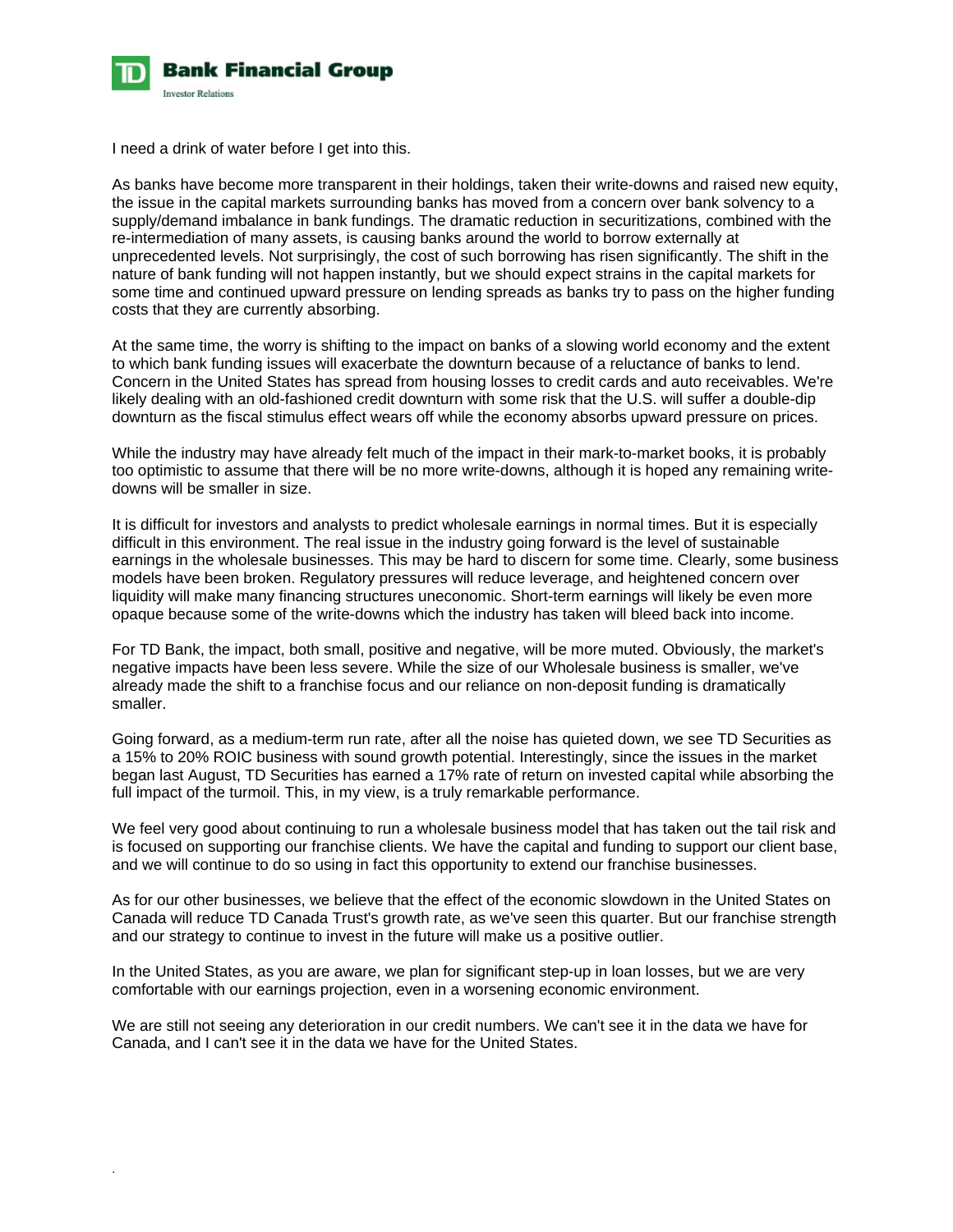

Let me add a personal note. You will have seen a press release earlier today that I announced that I'm beginning a program to exercise options later this year. I have frankly struggled to find the most shareholder-friendly way to do this. Up to now, the easiest way was not to exercise options at all, but I am at the point where I have a series of options which are set to expire, so I do need to act. It seems the best way to move forward is to give the market lots of notice, remove any market timing element, and ensure that I have a continuous, strong incentive to grow our share price over the long term. For this reason, I have announced that I will begin exercising 10,000 options per week starting September 30 of this year as a way of exercising the 650,000 options coming due during 2010. I've prescribed that, until at least till the end of 2009, 40% of the pre-tax gains will be given to charity and 15% will be used to acquire TD stock.

I can't resist putting in an advertising plug for Private Giving Foundation. This is a donor-advised endowment created by TD Waterhouse. This entity gives individuals a simple way to separate the timing decision of when they want to exercise options and the giving decision. It's going to work great for me and I would recommend it to anybody who wants to set up a long-term giving program.

On that note, I will turn things over to Colleen.

.

### **Colleen Johnston - TD Bank Financial Group - Group Head Finance and CFO**

Thanks, Ed. Let me take you through the second quarter. Please turn to Slide 4.

Let's start with the quarterly highlights. Total Bank adjusted net income was C\$973 million, down 2% from last year. This translated to adjusted diluted earnings per share of C\$1.32, down 3% from Q2 of 2007.

Total retail earnings were C\$894 million, up 12% from last year, representing 91% of total earnings. Our Canadian retail businesses were up 3% versus last year to C\$697 million for the quarter.

Net income from our U.S. retail businesses, TD Banknorth and TD Ameritrade, was C\$197 million, up 58% from last year. Please note that while we closed the purchase of Commerce Bank on March 31, those earnings will not be included in U.S. P&C results until our third quarter.

Our Wholesale net income of C\$93 million was down 57% versus a very strong Q2 of 2007.

The Corporate segment posted a loss of C\$14 million on an adjusted basis compared with the loss of C\$21 million last year. Our Q2 Tier 1 capital ratio was 9.1%.

On Page 5, we see reported net income was C\$852 million or C\$1.12 per share, and adjusted net income was C\$973 million or C\$1.32 per share. The difference between reported and adjusted results is due to items of note.

Let me touch on two new items of note this quarter, first the restructuring and integration charges related to the Commerce transaction. These charges taken with respect to the Commerce acquisition totaled C\$30 million or C\$0.04 per share. Total charges will be C\$420 million pre-tax, largely incurred by the end of 2009.

Second, the timing impact relating to the Commerce transaction -- you've seen this before. The Commerce deal closed March 31, 2008 and we issued 83 million shares to close the deal. Because of the one-month reporting lag, we have not included any Commerce earnings this quarter. The timing impact cost us C\$0.04 a share.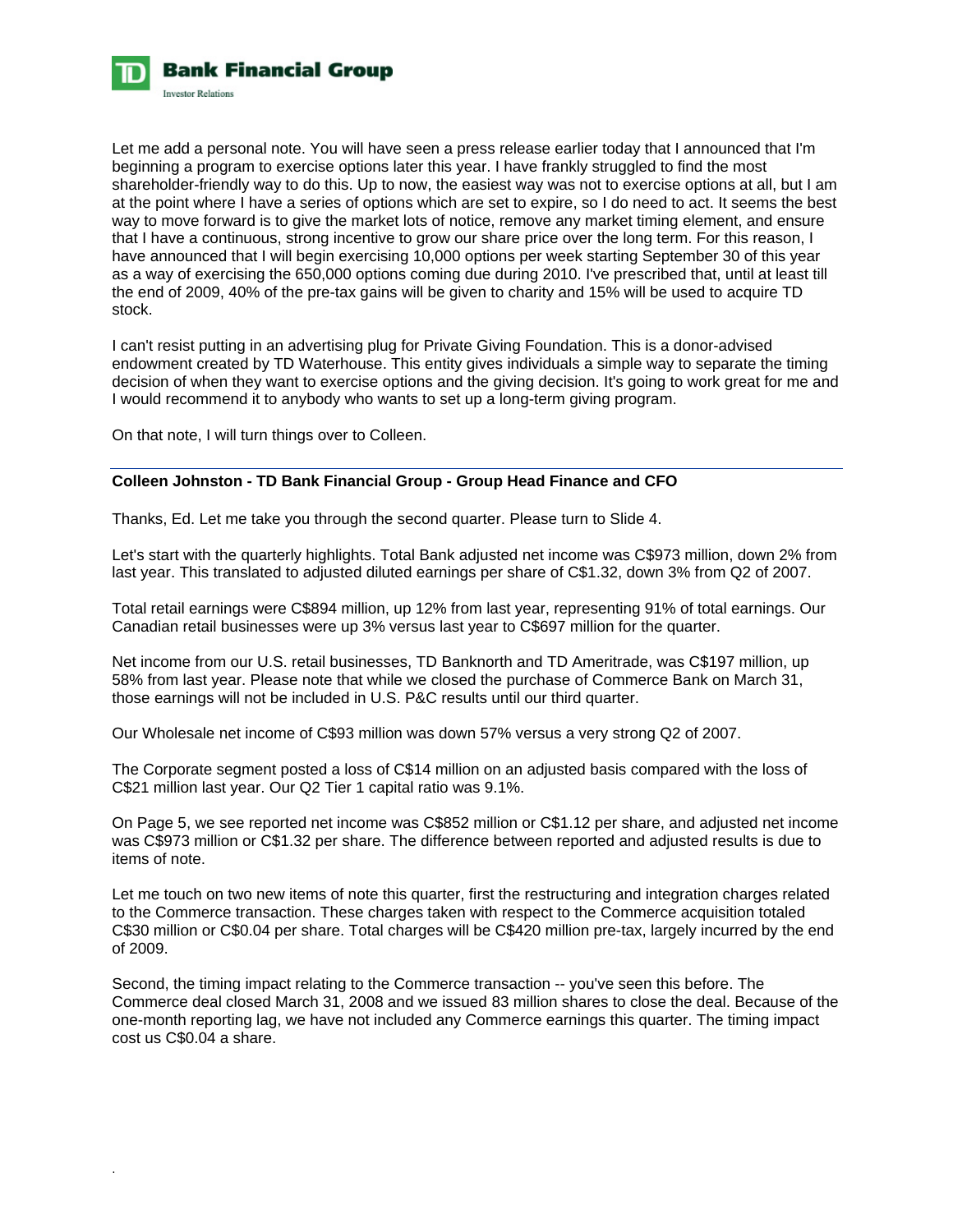

Let's take a look our businesses starting with Canadian retail on Page 7. We include a basic P&L for our Canadian retail business, which combines both Canadian P&C and Canadian Wealth results. Combined net income growth was 3% year-over-year. This result reflected solid Canadian P&C results and weaker Wealth Management results, which I'll get into shortly.

Turning to Page 8, we show results for the Canadian Personal and Commercial Bank, TD Canada Trust. Net income of C\$582 million was up 8% from Q2 of '07 but down 3% from last quarter.

On Page 9, we show revenues for TDCT of C\$2.1 billion, up 7% from last year. The increase was due to good volume growth across most banking products and higher fee income. Good volume growth drove the C\$104 million or 8% year-over-year growth in net interest income. Real estate secured lending volume was up 11%, while Visa cardholder was up 16%. Personal deposits were up 6%.

On the business side, small-business deposits were up 7%. Commercial deposits were up 11%. Total business loans were up 14%. Other Income was up C\$44 million or 6% year-over-year, driven primarily by growth in personal deposits, credit cards and insurance.

For the balance of 2008, we expect to see revenue growth rates around the current level, although volumes are susceptible to an economic downturn. Over time, revenue growth will continue to benefit from increasing our leading position in branch hours, new branch openings, as well as improved productivity.

On Page 10, we show our net interest margin for the quarter at 2.96%, down 9 basis points from last year and 2 basis points from last quarter. The decrease from Q1 was largely attributable to continued price competition which offset the impact of improved prime BA spread.

Compared with Q2 of last year, margins compressed due to continued higher funding costs and ongoing deposit competition. Going forward, margins will continue to be vulnerable to deposit competition and also a move to shorter-term, lower-margin products. We continue to expect a modest decline for the balance of the year.

Turning to Page 11, provision for credit losses increased C\$48 million from last year to C\$191 million and was also up C\$19 million from last quarter. Personal banking provisions increased C\$36 million yearover-year, primarily due to higher personal lending and credit card volume.

We are seeing signs that some of the earlier actions taken to address credit issues have stabilized losses. Continued upward pressure is expected but in line with underlying volume growth, while any worsening in economic conditions may also contribute to an increase.

Business banking provision for credit losses increased C\$12 million from Q2 of '07. Our business banking provisions remain at historically low levels and are likely to increase in future quarters depending on market conditions. We expect to see an increase in the currently low business banking formations during the second half of 2008.

Please turn to Page 12. Expenses of just under C\$1.1 billion were up 6% over last year but flat quarterover-quarter. At 51.3% our efficiency ratio improved by 70 basis points compared to last year. The yearover-year increase in expenses was due largely to investments in future growth, new branches and higher staffing costs for longer hours. We said last quarter that the 300 basis point gap between revenue and expense growth would be difficult to maintain in this environment. That was true for this quarter and is expected to be true for the balance of the year.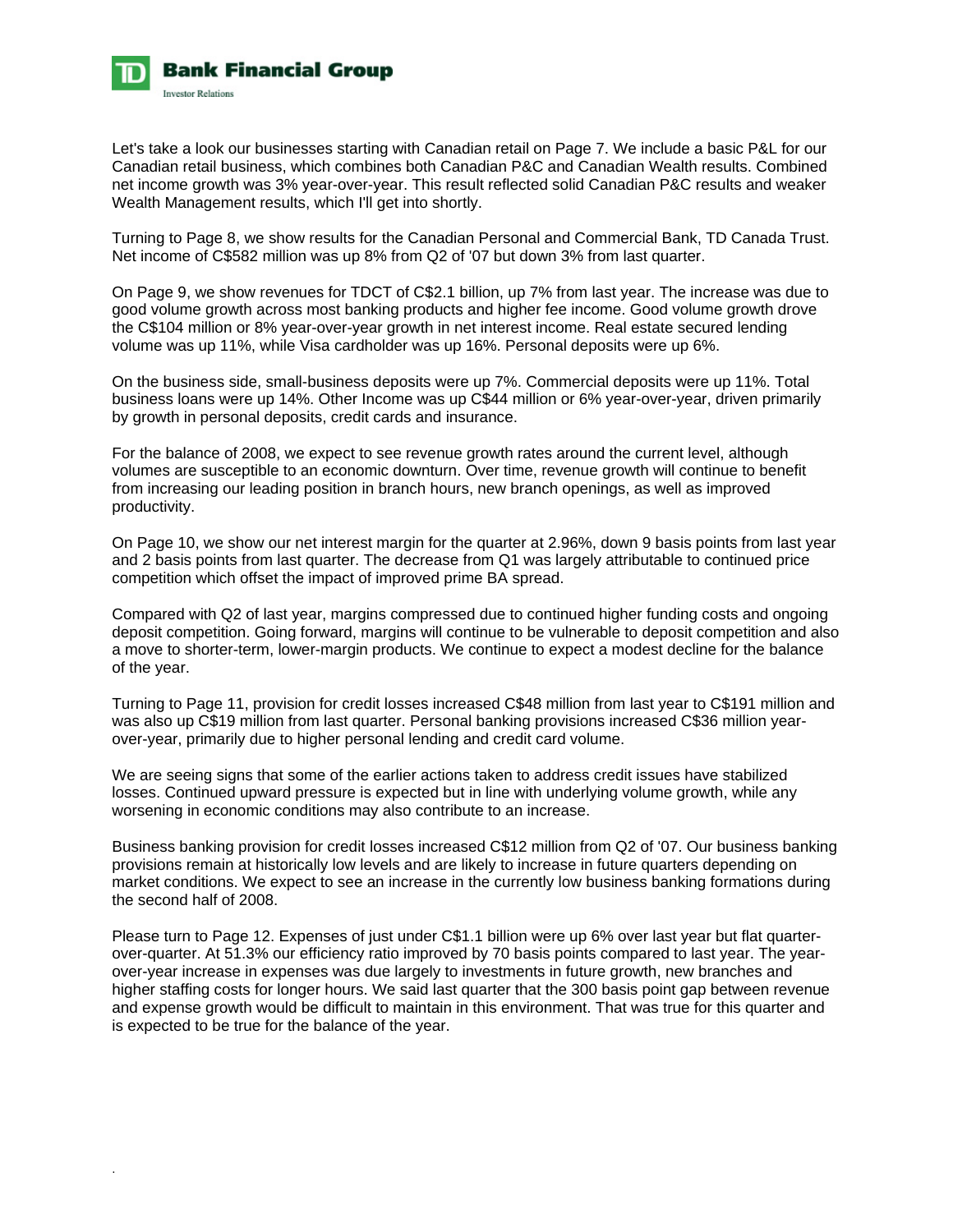

Expenses will continue to be closely managed to ensure spending supports long term earnings growth. The year-over-year expense impact of longer hours investment will decrease in the last quarter of the year.

On Page 13, we've listed our most recent retail market share data. In the past quarter, we gained share in all four categories, and you can see we continue to maintain a leadership position, holding the number one or number two ranking across most product categories.

On a year-over-year basis, personal market share declined. We saw quarter-over-quarter volume and market share growth in personal deposits as customers were moving to more liquid, shorter term products in an uncertain market. In business banking, we saw an impressive gain in share.

Because of our large and stable retail deposit base, we do not face the same funding challenges as our peers. However, we have increased customer rates to defend market share where it makes sense. We will continue to generate profitable deposit growth by delivering our convenience and service model.

Let's turn to Canadian Wealth Management on Page 14, which excludes TD Ameritrade. The business generated net income of C\$115 million, down 14% from last year.

Page 15 -- total revenue of C\$558 million was down 6% from last year. Transaction revenue was down primarily due to lower commissions in discount brokerage as a result of pricing changes introduced last year. Volumes in this business were up significantly. Fee-related revenue was down year-over-year as declining markets offset gains in Assets Under Management.

Revenue from the advice channels was down primarily due to lower new issue activity in full-service brokerage, while revenues were up slightly in the Private Client Group and Financial Planning due to higher asset growth.

Discount brokerage revenue was down year-over-year. The impact of new clients, higher margin loans and higher trading volumes was more than offset by lower commissions per trade.

Earnings were down 5% so far this year compared to the first half of 2007, which compares with the 17% earnings growth we saw in the first half of last year, reflecting the challenging market conditions so far in 2008.

All in, we are pleased with the underlying factors which support these results. We've experienced a large increase in new clients and new assets. The longer-term outlook for Canadian Wealth Management earnings remains positive, though challenges presented by market volatility may continue to impact results in the short term.

On Page 16, we've included a few performance measures related to our Canadian Wealth Management business. As you can see, we've seen growth in both assets and advisors. Our assets under management of C\$174 billion was up mainly on the addition of new client assets and an increase in mutual fund assets managed for TD Ameritrade clients. Assets under administration totaled C\$187 billion at the end of the quarter. Excluding the impact of market declines, we are pleased with our assetgathering results.

With respect to mutual funds AUM, market volatility has continued to drive an industry-wide shift from long-term funds to money market funds as retail investors seek lower-risk alternatives. Long-term mutual fund AUM is down C\$900 million in 2008 due to lower growth in the shift in mix, while money market funds have grown C\$2.3 billion. In total, mutual fund AUM's are up 5% year-over-year to C\$57 billion.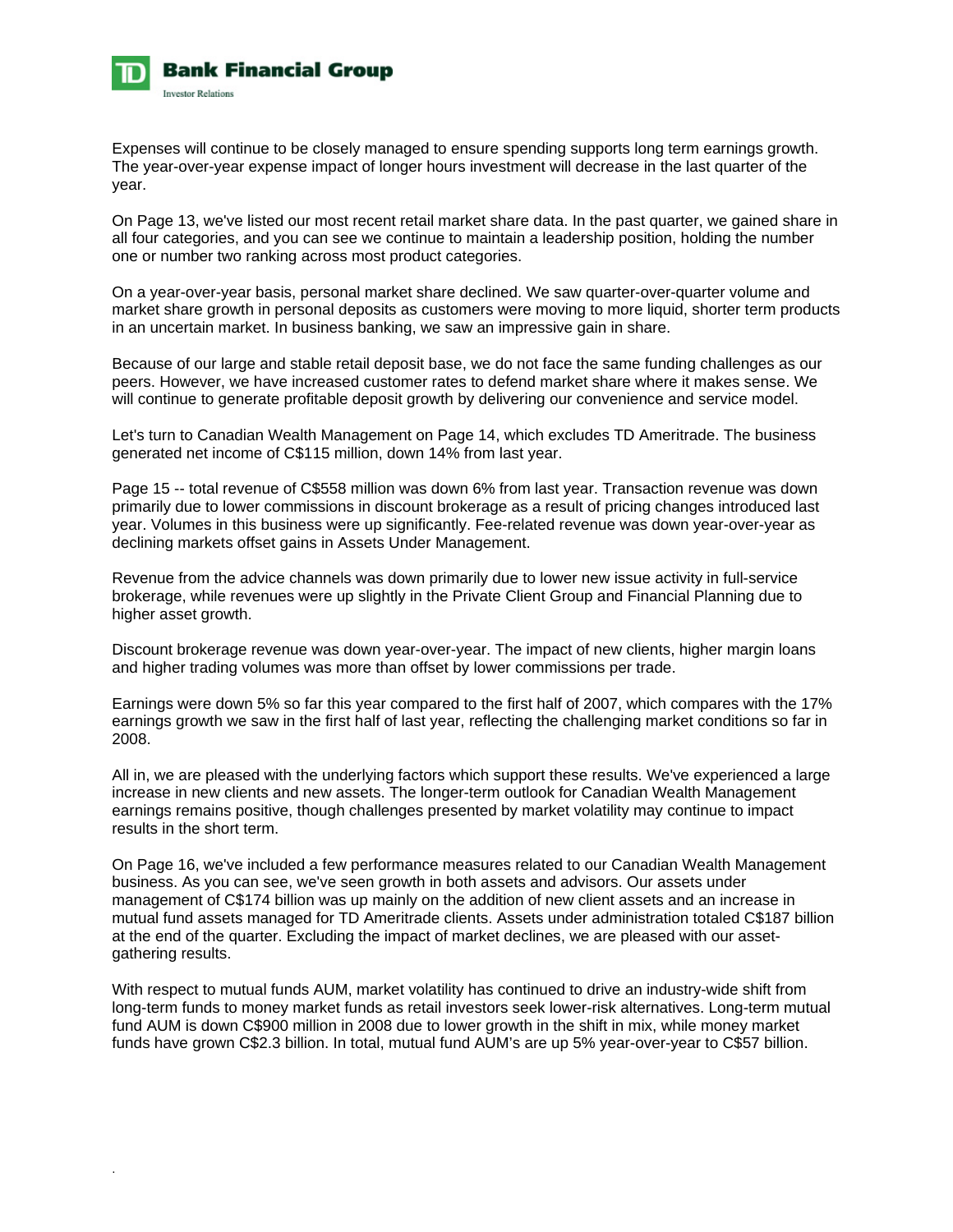

For the fourth consecutive year, we are committing to adding 130 net new client facing advisors with 43 added year-to-date. We continue to see growth in client-facing advisors as our value proposition resonates with both industry veterans and those professionals new to wealth management.

On Page 18, we show our U.S. Retail business, which consists of TD Banknorth and TD Ameritrade. Combined net income was up 58% from last year.

On Page 19, we show the contribution made by the U.S. P&C segment to TD Bank Financial Group in both Canadian dollars and U.S. dollars. We discussed estimates of these earnings during our April 21 Commerce acquisition update.

TD's second-quarter U.S. Personal and Commercial banking segment net income was C\$130 million, up C\$3 million from last quarter's result and up C\$68 million from Q2 of 2007. Versus the prior year, excluding the impact of higher ownership and the impact of the Canadian dollar, the improved bottom line was largely driven by higher operating earnings.

I'm not going to go into details on Slides 20 through 22, as we addressed them on the acquisition call. As Ed mentioned, we will be holding an investor day on June 19 in New Jersey highlighting TD Commerce Bank.

Please turn to Page 23. Turning to U.S. Wealth Management, TD Ameritrade reported second-quarter earnings of US\$187 million, up 33% versus last year or an EPS of US\$0.31 per diluted share, net revenue of US\$623 million, and average trades of 312,000 -- very strong results.

Year-over-year revenue increased by 19% to US\$623 million. Mission revenues increased 25% due primarily to higher trading volumes, and asset-based revenue rose 15% as client assets increased through organic growth. Asset-based revenues now represent 60% of total revenue. Average trades per day were up 23% year-over-year, up 312,000 versus 254,000. April trades have decreased 3% from March to 297,000 trades per day. Total client assets rose 9% from April 2007 to US\$320 billion, with spread-based assets increasing 3% to US\$31 billion.

TD's investment in Ameritrade generated net income of C\$67 million, a 6% increase from C\$63 million in the second quarter of last year. The increase was attributable to higher TD Ameritrade earnings, partially offset by higher TD funding cost allocation to the segment and the stronger Canadian dollar. Quarterover-quarter earnings decreased C\$21 million due to weaker TD Ameritrade earnings.

Let's now turn our focus to our Wholesale business. On Slide 25, we see wholesale generated net income of C\$93 million, down 57% from a very strong second quarter in 2007.

Let's look at details on Page 26. Wholesale revenue of C\$428 million was down C\$214 million or 33% from last year. Trading revenue was down from a very strong second quarter in 2007. Strength in FX trading, which benefited from market volatility and strong client flows, was more than offset by continued weakness in credit trading as well as lower interest rate trading revenue. Also, revenues in our equity businesses were down versus last year.

Our non-trading domestic franchise revenue was down slightly from last year as lower M&A and new equity issuance fees were partially offset by higher net interest income and debt underwriting fees.

The mark-to-market on our loan underwriting commitments is included in the interest and credit trading line. The impact of the mark in Q2 was in line with Q1.

The main driver for trading losses this quarter was lower revenue from our interest rate derivatives business and continuing but lower losses in our credit trading book. The credit trading losses relate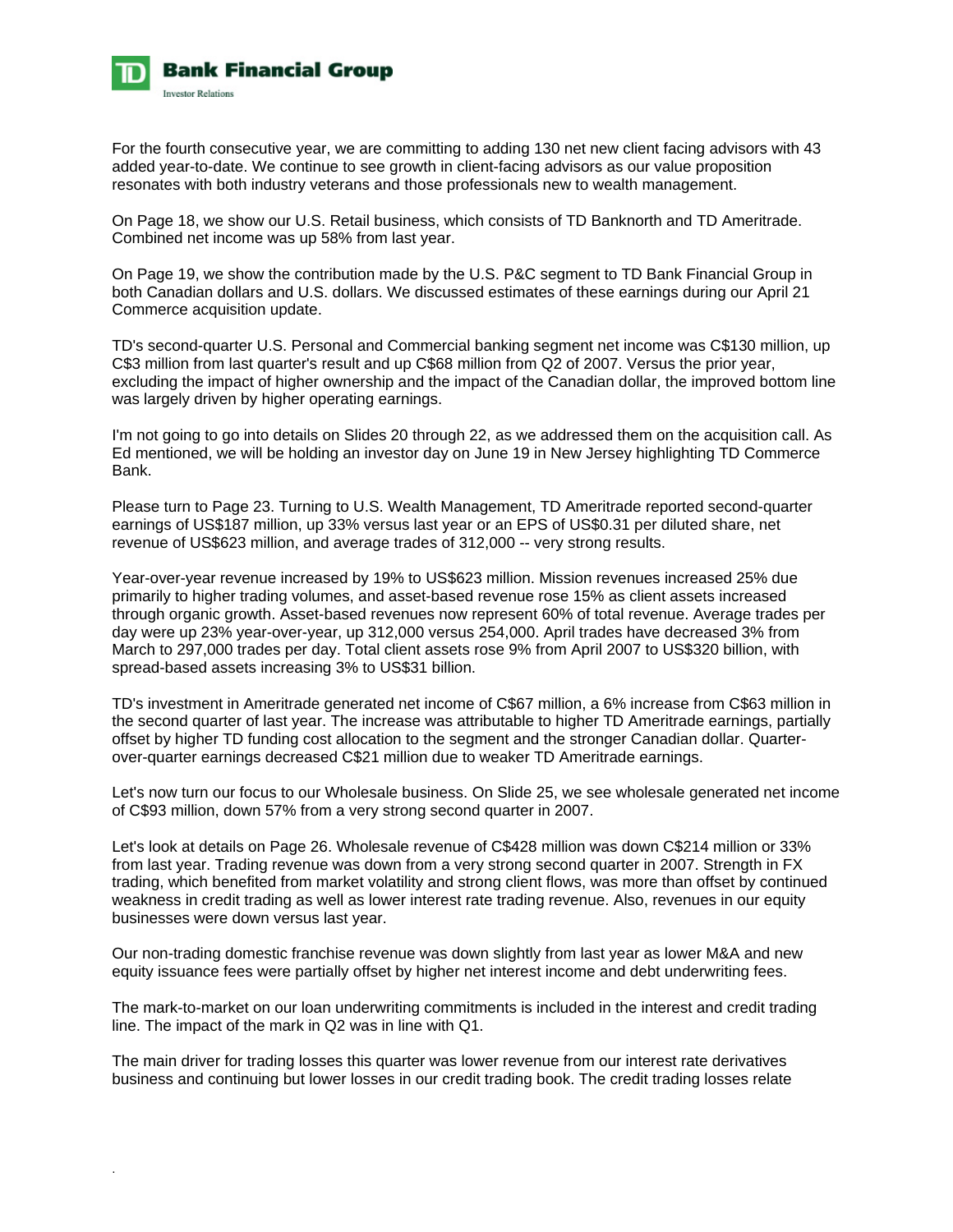

primarily to the divergence in normal pricing relationships in the cash and bond and credit default swap markets. The mark-to-market reflects underlying liquidity pressures on assets rather than underlying credit quality.

Let me give you an example. Let's assume we held TD sub debt and bought credit protection through credit default swaps. Economically, this results in minimal exposure to TD credit risk. However, because credit spreads have widened more on the debt than on the CDS, and in this example the difference in spread has increased from approximately 20 basis points to 100 basis points, it results in mark-to-market trading losses. Our credit and loan trading businesses have suffered from these types of liquidity-related stresses.

Security gains in Wholesale were C\$83 million this quarter. Unrealized gains this quarter declined in both our public equity and merchant banking portfolios.

Expenses of C\$291 million were down on lower variable compensation.

On an adjusted basis, our Corporate segment posted a net loss of C\$14 million this quarter compared to a loss of C\$21 million last year and C\$44 million last quarter. This result is slightly better than our target of -C\$20 million to -C\$40 million per quarter. The quarter-over-quarter variance was primarily due to an unfavorable tax item last quarter.

Please turn to Page 29 for some additional comments on our quarterly reporting. We reported balance sheet growth arising from the Commerce acquisition. In total, we've added C\$57 billion of assets to our balance sheet as a result of the acquisition. The final page of the supplemental has a schedule showing the Commerce impact on our consolidated balance sheet. Our Tier 1 ratio post-Commerce came in at 9.1%, above the range we provided on our April 21 call. We expect our Tier 1 ratio at November 1, 2008 to be 8% subsequent to the upcoming change in TD Ameritrade's Tier 2 capital deductibility. We remain comfortable with this target and have flexibility to strengthen the ratio. We have capacity to raise noncommon capital through innovative Tier 1 and preferred shares of almost C\$1 billion each, and today we reintroduced the 1% discount on our dividend reinvestment plan.

Let me comment on our enhanced disclosures this quarter. The significant write-downs faced by many banks around the world have led many to question how they could have been prevented. I have no doubt that enhanced transparency on the risks banks take will play a critical role in promoting efficient capital markets going forward. The Best Practices recently set out by the Financial Stability Forum represent an important step forward.

From a TD perspective, we support the risk disclosure recommendations proposed in the FSF report. In all substantive respects, we've now complied with these Best Practices.

In conclusion, our earnings per share declined by 3% year-over-year. Our retail businesses had a very solid quarter, and our wholesale earnings reflect market conditions. Our businesses have good momentum and we are focused on continued execution of their strategies as we progress through 2008. We are continuing to reinvest in our businesses to ensure that we grow in the future.

With that, I will turn it back to Tim for your questions.

.

#### **Tim Thompson - TD Bank Financial Group - SVP - IR**

Thanks, Colleen. As I mentioned at the beginning of the call, we are asking those participating in the question-and-answer portion to ask one question at a time. Before ending the call, I will ask Ed to offer some final remarks. So let's get started with people here in the room first. Michael?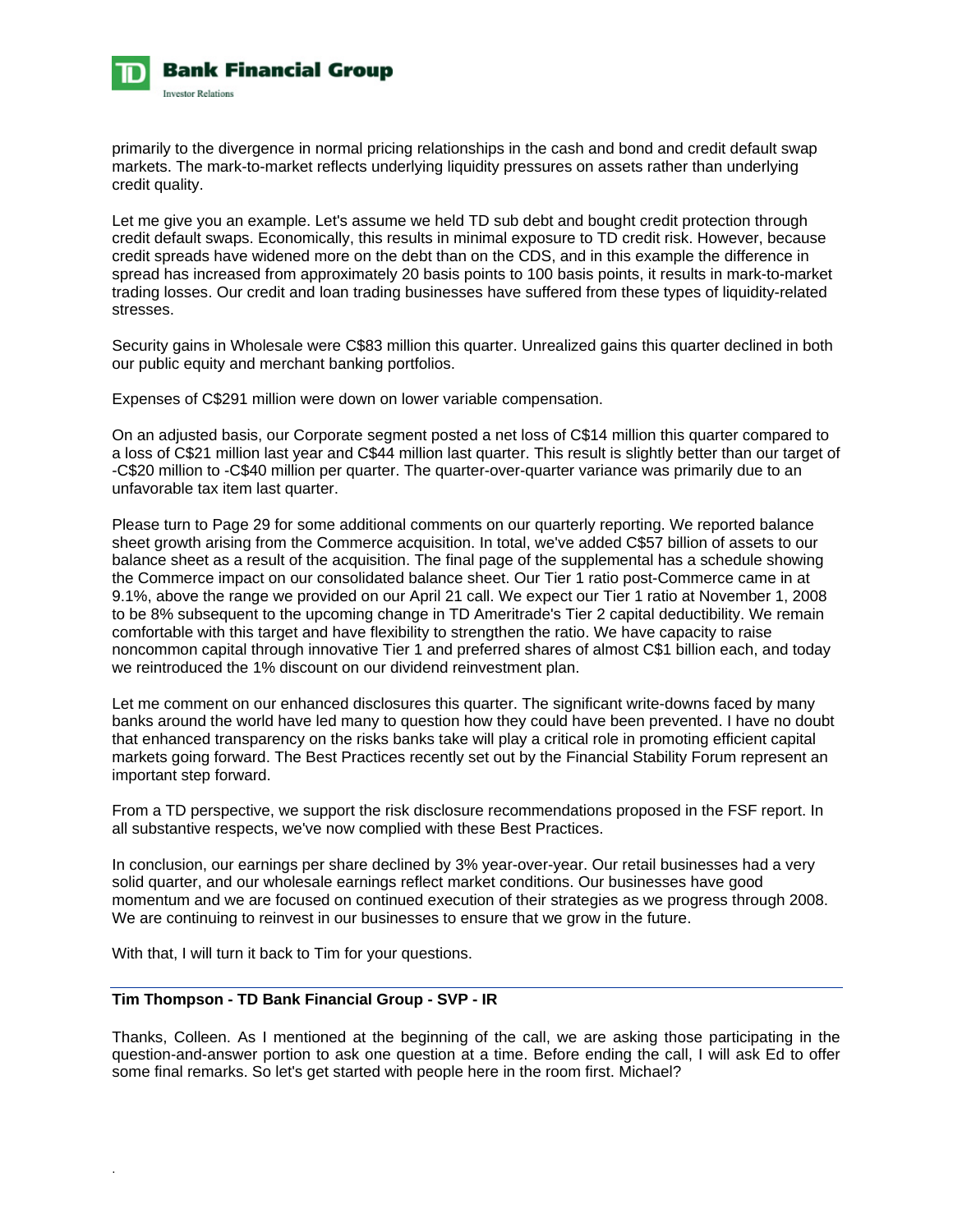

# **QUESTION AND ANSWER**

### **Michael Goldberg - Desjardins Securities**

You've been marking your segment (technical difficulty). Could you give us some idea what the impact on earnings would be if that deal fell through?

### **Ed Clark – TD Bank Financial Group - President and CEO**

No. I don't believe that we're willing to disclose on particular assets like that. I appreciate your interest but (inaudible).

### **Ian de Verteuil - BMO Nesbitt Burns**

A question for Tim -- in the last two weeks, the mortgage pricing business has I think gotten quite interesting. We've seen (inaudible) price cuts (inaudible) five year and relatively deep cuts shorter than that.

From your perspective, it doesn't seem as if this really has been driven entirely by lower funding cost. Is there anything else going on that you would see that would cause (inaudible) the industry moving as aggressively as it has?

### **Tim Hockey - TD Bank Financial Group - Co-Chair, TD Canada Trust**

I would say it's a good example of the constant competition in the market, especially in what has been a bit of a delayed spring around real estate lending. So that's certainly the case. It's also illustrating some of the different philosophies and maybe methodologies by which TD pricing is done at the various different (inaudible). So we were scratching our heads a little bit on some of them. But it's mostly just competition right now in the marketplace.

### **Ian de Verteuil - BMO Nesbitt Burns**

Is there any attempt at shifting term or … there any attempt at shifting term on the loan book that's going on? Because it was 34 bps I think at the five-year and then it seemed to be 75, 80 bps everywhere else.

#### **Tim Hockey - TD Bank Financial Group - Co-Chair, TD Canada Trust**

Yes, I think that is exactly right. There was an attempt by the marketplace to shift away from what is a very popular product, being the VIRM type product, variable interest rate mortgage. But it's very difficult to get customers to select away from their own preference on term, so it will have varying affects. But that's what I would say the forces are at play.

### **Ian de Verteuil - BMO Nesbitt Burns**

.

Is that why you think the spread compression remains during the year? Is that why you think the spread compression remains, you know, in the back of -- I think Colleen said she thought spreads had remained tough right through the year. Do you see spreads going down as a result of it?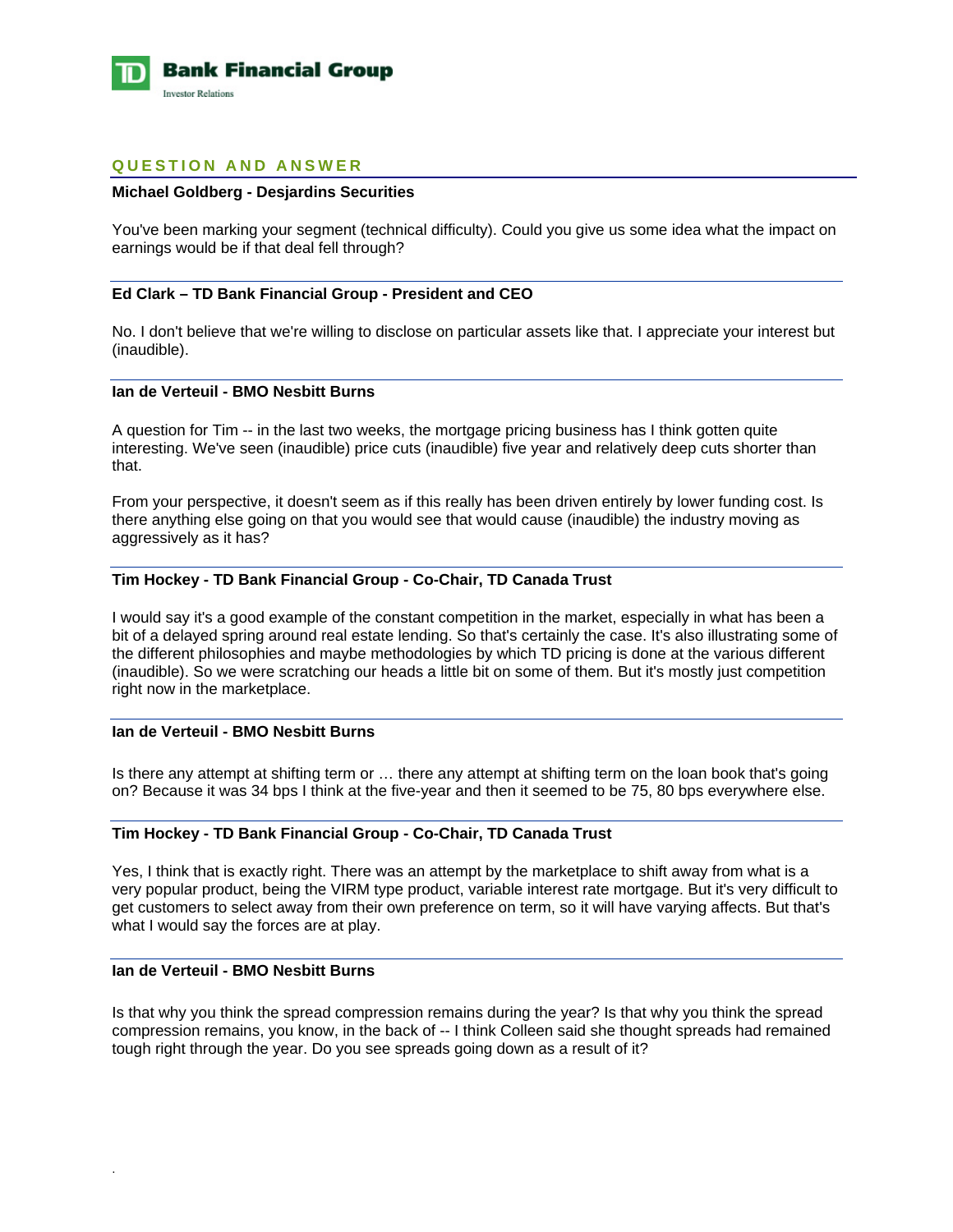

### **Tim Hockey - TD Bank Financial Group - Co-Chair, TD Canada Trust**

We certainly see the margin on average earning assets drifting down over the remainder of the year. It's generally competition, certainly on the deposit side. This one took us -- we weren't the first mover on this side, but the market moved a little bit faster and of course we want to be competitive on our credit products. But yes, there will continue to be heated competition.

# **Tim Thompson - TD Bank Financial Group - SVP - IR**

Other questions in the room?

# **Ed Clark – TD Bank Financial Group - President and CEO**

Let me come by back to Michael for one second. I sounded uncharacteristically rude; I wasn't meaning to be rude. But you can appreciate that this is a highly complex situation and how we are positioned is a thing that could be to the detriment of the shareholders if it was publicly known. So, it's not in the interest of the shareholders to disclose that kind of thing.

### **Tim Thompson - TD Bank Financial Group - SVP - IR**

All right, let's go over to the phone lines. First caller, please?

#### **Operator**

.

Robert Sedran, National Bank Financial.

### **Robert Sedran - National Bank Financial**

Hello. Good afternoon. Bob, when I look at trading revenues for the different banks, it would seem that there is a combination of retrenchment or risk reduction and then just general market weakness. Can you talk about these two factors at TD? In other words, how much is market disruption related and how much is the change in the business model? I guess, on a related note, how comfortable are you that, when the market does normalize, there hasn't been permanent or at least long-term damage to your trading strategies on the interest rate and credit side?

### **Bob Dorrance - TD Bank Financial Group - Chairman, CEO & President, TD Securities**

The impact that we've had on our trading business has been largely related to the markets themselves and the impact of the liquidity squeeze. I think it's fair to say that, in markets where you are experiencing reduced liquidity, where possible, it's more prudent to carry lower inventories than it is higher inventories. So, to the extent that various trading [does] do that, that's in their empowerment to do so. But we have not reduced our overall risk limits as we've gone through this cycle. But it's I think different (inaudible) and different institutions with reduced liquidity will respond accordingly to that. But structurally, we haven't done anything, Robert.

I think, in terms of were there to be a V type rebound in the marketplace, generally speaking, depending on what market it is, you usually don't have as much inventory at the bottom as you do towards the top. So we may have given up some real money on the way through on average, and that's not -- that is not a statement on where we are currently in the market in terms of inventories, just more philosophically that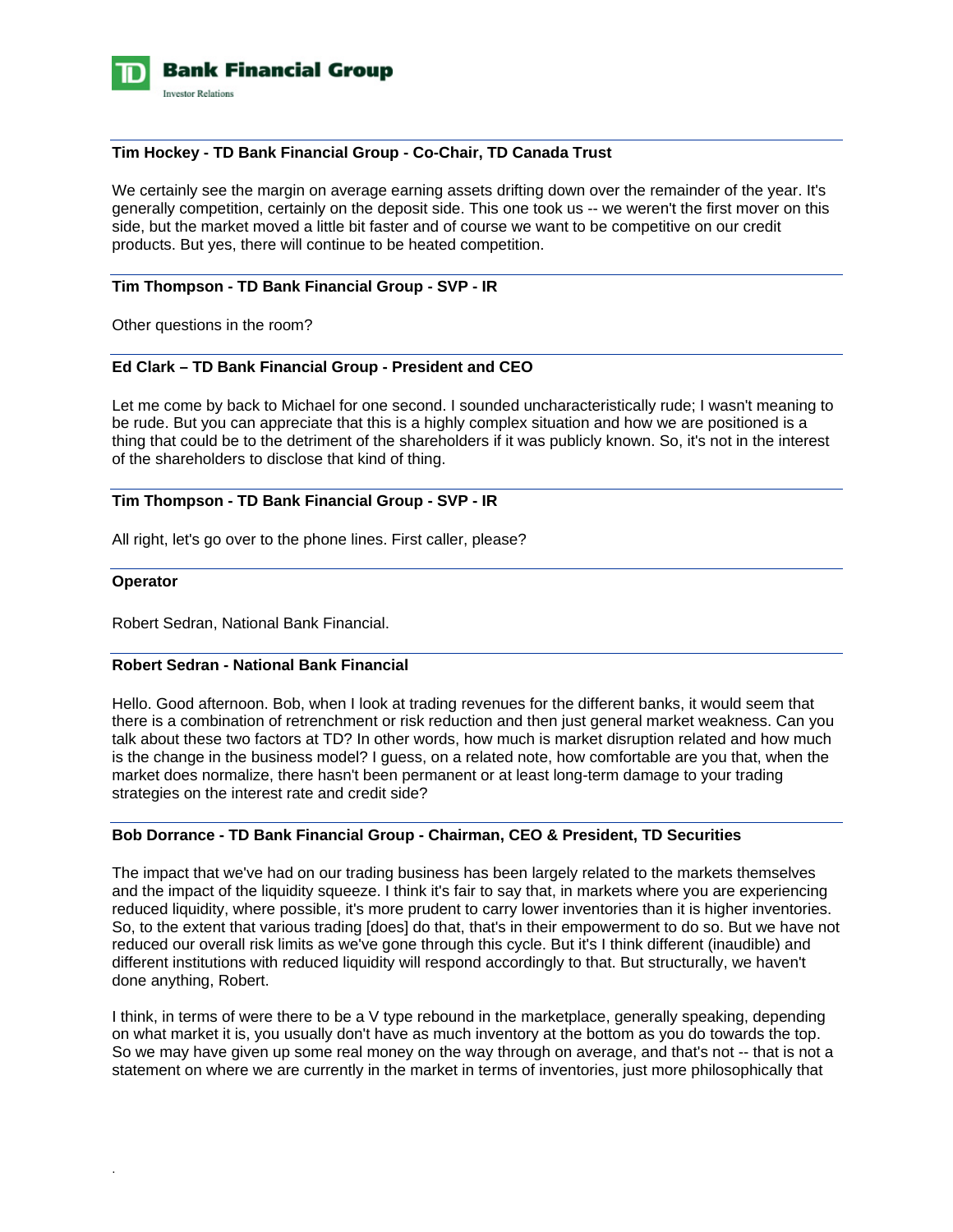**Bank Financial Group Investor Relations** 

there's probably some truth to what you're suggesting, that when markets improve, they generally improve into having lesser inventory. The other part of that is that I think, as Ed alluded to in his comments, there are some parts of the market, even with improvement, that structurally probably won't come back for quite a while. So to the extent that people have been invested in those markets, they don't think those are coming back and that revenue is probably forgone for a period of time.

### **Operator**

.

Jim Bantis, Credit Suisse.

# **Jim Bantis - Credit Suisse**

Good afternoon. A couple of quick questions -- Ed, your comments with respect to credit quality and particularly focusing on the U.S. -- it sounds like your gut is telling you that things are going to worsen but you were referring to the data that you don't see in the numbers. I'm wondering if you can just elaborate on that. Is it the macroeconomic data that you're looking at in the U.S. that seems mixed, or is it the underlying credit that you see at Banknorth and Commerce Bank?

# **Ed Clark – TD Bank Financial Group - President and CEO**

It's Ed here. I will start off, but I think I will hand it over to Bharat, who is a better risk officer than I would have ever been and also is running the U.S. side. But I think you characterized it exactly right. I mean, when you look at what's going on, you have to have a relatively pessimistic view that we are hardly through this and that the U.S. is still facing a pretty tough economic time and it's hard to see how particularly Ontario outruns the hard economic time. So you mentally say I don't see how we as a bank could escape through unaffected by that.

I think the positives are that, as I say and then I will let Bharat go, we don't actually see it in the data, so you can't actually put your hands on it. Secondly, I think we have run some pretty top risk policies at this point that seem to be working, and we have enormous earnings momentum in our (inaudible) particularly in TD Commerce. So those are offsetting factors and that's why I think I'm saying we're comfortable in saying that we can make the kind of earnings numbers we're talking to in 2009, even if credit conditions are worse.

# **Bharat Masrani - TD Bank Financial Group - President & CEO, TD Commerce Bank**

So what I would add is, yes, you see lots of announcements out there and that's the general feeling in the U.S., that things are slowing down, and some institutions are announcing some sizable credit issues. For us, I mean, you've seen our numbers.

I think there are certain factors that differentiate us, and that's why the data Ed sees is slightly more positive. Firstly, we are in the northeast of the U.S.; that is less impacted than perhaps the rest of the country. Secondly, both of the banks, TD Banknorth and Commerce Bank, have traditionally been conservative lenders and the risk management in those institutions is similar, i.e. in line with what TD would do. So that has helped us through this period. The third point I would make is that, almost exclusively, these banks originated its own assets. These are not brokered loans or we've not purchased portfolios.

Those are the positives, but as you rightly point out, you cannot outrun a U.S. recession. If that happens, yes, our losses will go up. But I think I feel confident that we will certainly be a positive outlier.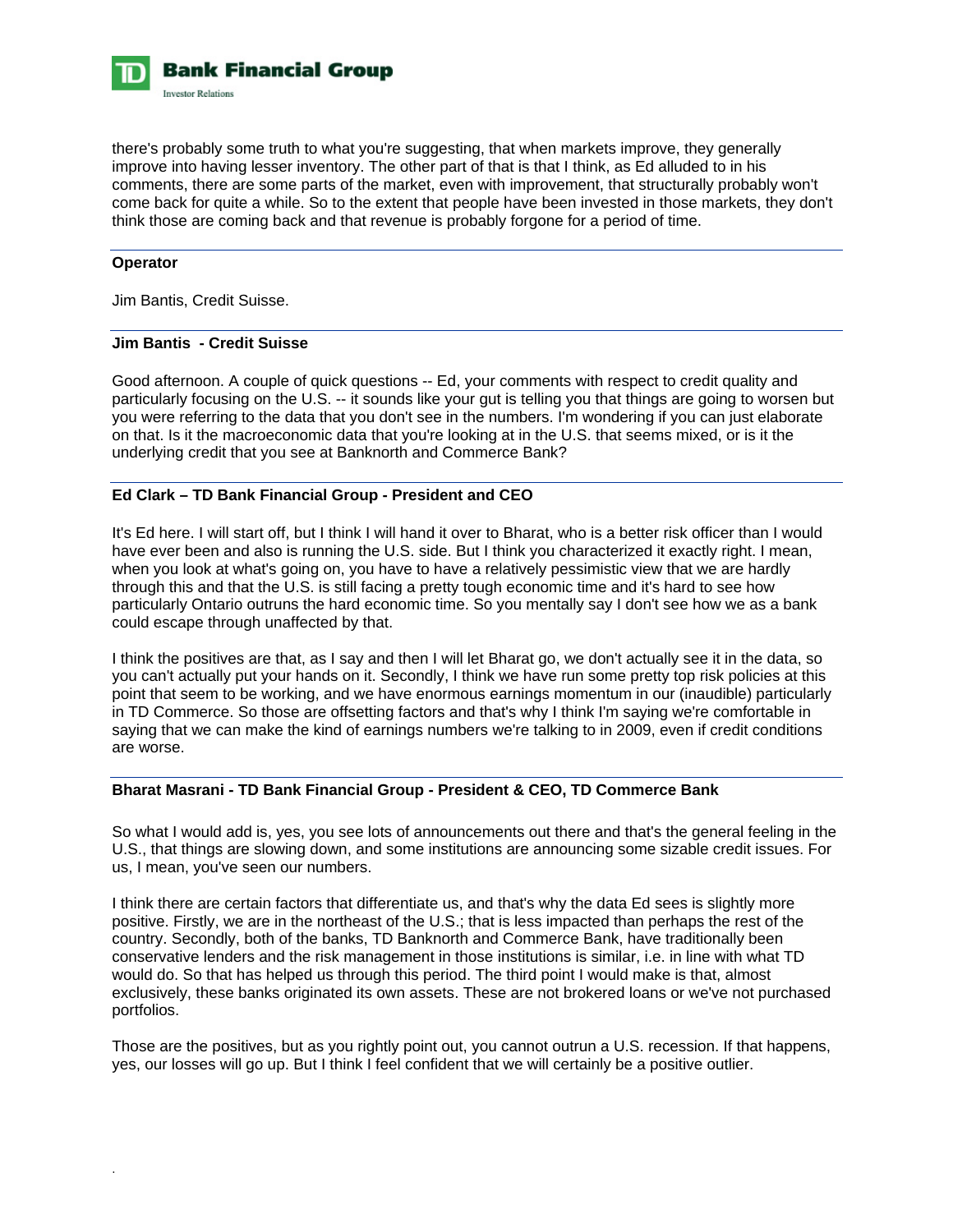

With respect to the earnings, at the April 21 call, we did reiterate, in fact increased our earnings estimate for '08 to C\$750 million and to at least earn C\$1.2 billion in 2009. If you recall, in those numbers, I did emphasize that we expect our PCLs per quarter to increase substantially. So for each quarter, my estimate is that we will have PCLs in the C\$75 million range. That is much higher than what we've experienced, and that's in anticipation of some of the issues that you're talking about. This is per quarter through the rest of '08 and throughout '09. So that's the caution that we see within our U.S. segment. But I feel comfortable with the numbers we've put out.

### **Jim Bantis - Credit Suisse**

Bharat, I appreciate that. When you look at the watchlist that you have for the U.S. and perhaps even for Canada, have the number of accounts increased dramatically, or is the size of the accounts increased? Any color there?

### **Bharat Masrani - TD Bank Financial Group - President & CEO, TD Commerce Bank**

I will comment on the U.S. side, and I would say -- I mean obviously when you have -- when you're in the lending business, and we do have a sizable book, there are certain sectors that are weaker. We've specifically talked about for-sale real estate. So is there a steady flow into what I would call watchlist? Yes. But conversely, there's a steady flow out in the normal course. Accounts are getting worked out in the normal course. So, I would say, from an impaired portfolio perspective, I see some stable numbers for now, and there's nothing noteworthy that I can point to that would help you with what you're looking for. I leave Mark or --.

### **Ed Clark – TD Bank Financial Group - President and CEO**

Yes, so I think it might be useful if Mark kind of explained the dilemma away.

#### **Mark Chauvin - TD Bank Financial Group – EVP, Risk Management and Chief Risk Officer**

On the convenient side or --?

### **Ed Clark – TD Bank Financial Group - President and CEO**

On both! (LAUGHTER)

.

### **Mark Chauvin - TD Bank Financial Group – EVP, Risk Management and Chief Risk Officer**

Okay, well, on the U.S. side, as Bharat said, I think that there's -- we look at the commercial real estate portfolio, and we -- although it's not showing any signs of deterioration at the moment, we would expect, in a weaker economic condition, that there would be things like increased vacancy and rental rates go down, that whatever impact on us. But we think that we are pretty well-positioned, although we think, in a downturn, there would be a hit on us to some extent.

I think it would be well within the levels that Bharat mentioned in terms of the C\$75 million per quarter, and there's a few reasons we think we're well-positioned. It's the geographic area. A majority of our commercial real estate portfolio is actually reducing term loans as opposed to construction loans. So if you take out the residential for sale, which is an item that we have been dealing with for the last year and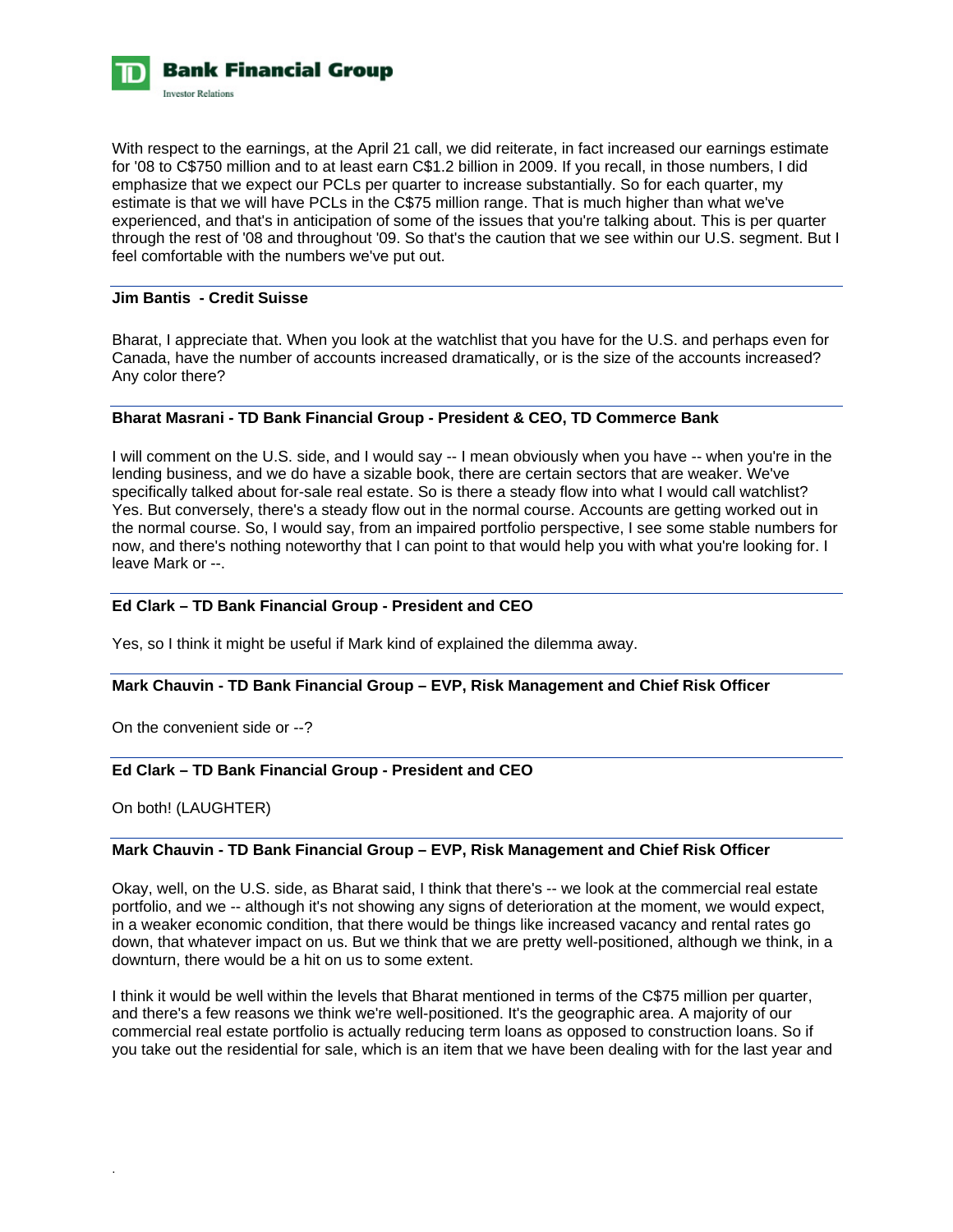

we've identified has been a problem and we feel is stabilizing, the other area that's very low content of the construction side, so we think that would be kind of the lower risk.

The other areas that we would be concerned about I guess, as the economy weakens, would be the home equity line of credit, which is a fairly large portfolio in the U.S. But again, it's a totally -- it originates a hold strategy, so there's no broker loans in there. About a third of it is first mortgages. Looking at the credit scores, they remain strong throughout the portfolio. We have a relatively low content that is above a high LTV. So again, we think the delinquency numbers have gone up a little bit but they're quite low relative to the other numbers you see, and we think we're well-positioned there to weather a downturn should -- I think it will occur but I think we should be a positive outlier in that area.

If I turn my attention to Canada, you asked about the watchlist. If you define that as loans that are especially mentioned or criticized, classified or impaired, there's kind of three categories in there. In all categories in both the wholesale and the commercial portfolio, we continue to run at historically low levels or very strong levels, so asset quality is strong, but as the economy weakens, we would expect those to increase but clearly within levels that would be manageable or reasonable given the economic cycle, in our view.

### **Operator**

Brad Smith, Blackmont Capital.

### **Brad Smith - Blackmont Capital**

Just a quick follow-up, Colleen -- you mentioned the mark-to-market being I think -- I just wanted to confirm -- embedded or netted into the interest rate and credit line and trading income and that it was consistent with the prior quarter. I'm sorry if I missed this. Have you disclosed the number somewhere?

# **Colleen Johnston - TD Bank Financial Group - Group Head Finance and CFO**

No, Brad, we haven't, but what we certainly didn't want people to assume is that the change quarter-overquarter, the decline was due to the mark-to-market on loan commitments. In fact, that was a very minor impact in the quarter.

#### **Brad Smith - Blackmont Capital**

Is that to imply that it was a minor impact last quarter as well? If it's consistent with last quarter?

### **Colleen Johnston - TD Bank Financial Group - Group Head Finance and CFO**

Relatively, yes.

.

# **Brad Smith - Blackmont Capital**

What about the cumulative MTM? Can you talk to that or --?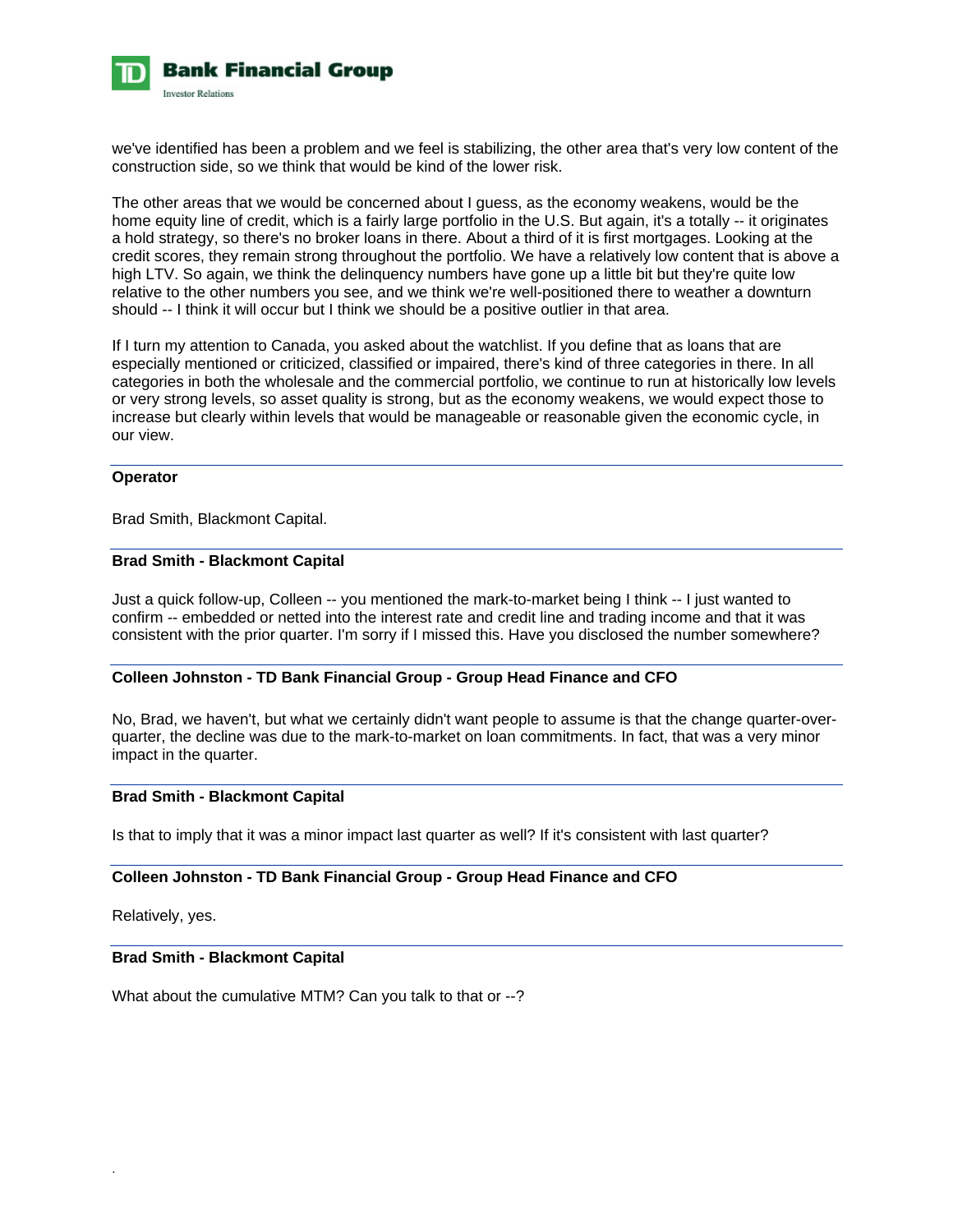

### **Colleen Johnston - TD Bank Financial Group - Group Head Finance and CFO**

No, we are not going to -- we've decided we are not disclosing that particular item, as we communicated to Michael earlier. That's fairly sensitive information. Given that this is a live deal and it's a single client, we don't feel it would be appropriate to disclose that amount.

#### **Brad Smith - Blackmont Capital**

Oh, I'm sorry. I wasn't talking about a specific transaction. I was talking about in aggregate. Is that the only mark-to-market adjustment that the Bank is making?

#### **Colleen Johnston - TD Bank Financial Group - Group Head Finance and CFO**

Largely, yes, almost entirely that item, yes.

#### **Brad Smith - Blackmont Capital**

I see. Okay, thank you.

#### **Operator**

.

Mario Mendonca, Genuity Capital.

#### **Mario Mendonca - Genuity Capital Markets**

Good afternoon. Can we take a look at exhibits? Or not exhibit, rather Page 18 of the supplement -- U.S. personal and commercial banking, Banknorth, C\$102 million in new formations, and then Commerce, C\$97 million. I don't think the C\$97 million -- or I don't think that represents new formations in that one month for Commerce, but maybe you could just help me understand C\$97 million in formations for Commerce.

#### **Colleen Johnston - TD Bank Financial Group - Group Head Finance and CFO**

Mario, that is strictly the inclusion for the first time inclusion of the Commerce balance sheet, so that is the initial inclusion of C\$97 million in the net impaireds -- or gross impaired for Commerce Bank.

### **Mario Mendonca - Genuity Capital Markets**

Just the inclusion? And perhaps just to clarify it then, when the Bank is consolidated, why would there be gross impaired loans? My sense was that you would have written them down substantially, that there wouldn't be much at all in gross impaired loans.

#### **Colleen Johnston - TD Bank Financial Group - Group Head Finance and CFO**

No, that basically is the fair market value of those impaired loans, and that's net of the allowance. We don't carry the allowances going forward; that's what changes in the accounting. But we do carry the net amount.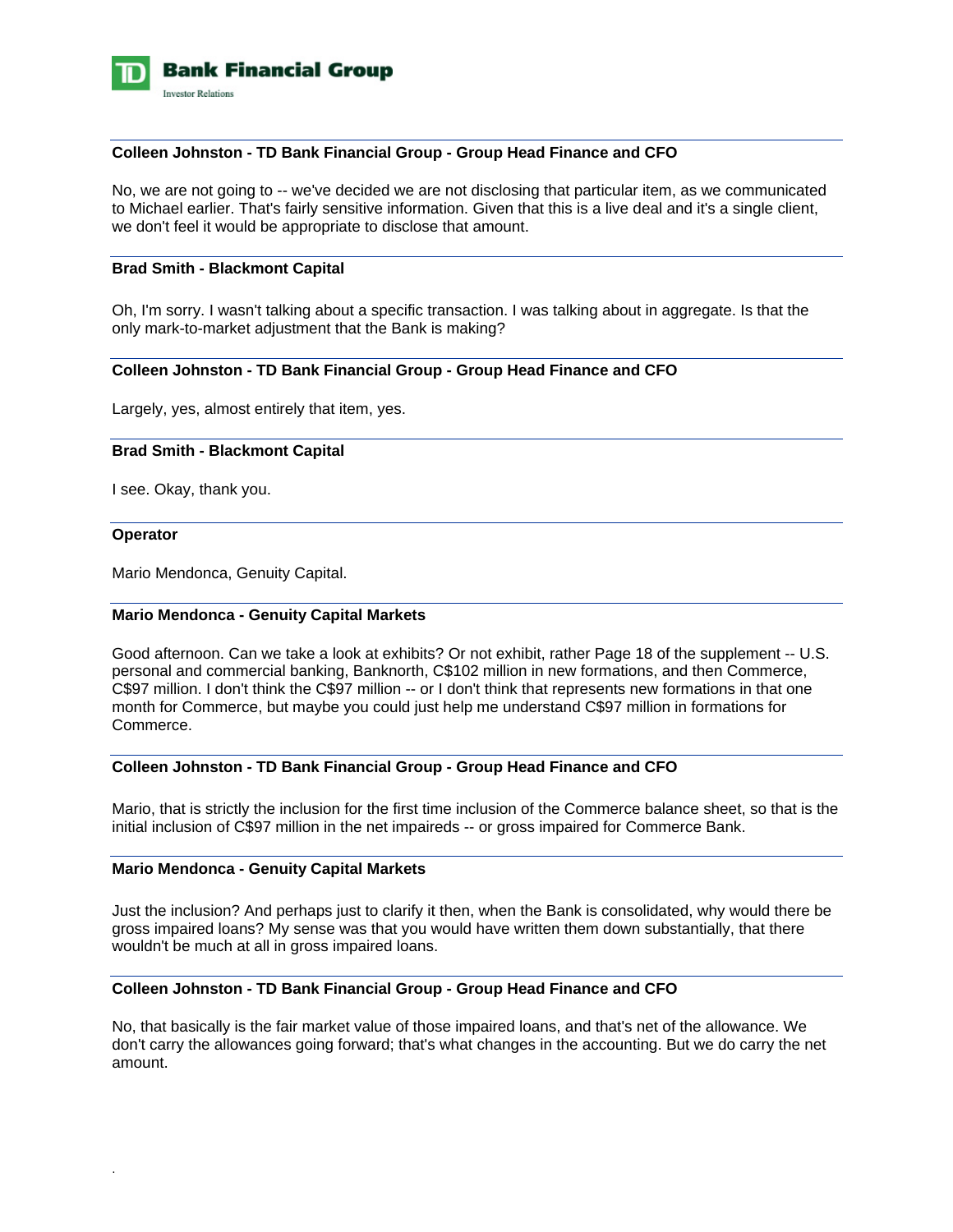

#### **Mario Mendonca - Genuity Capital Markets**

The C\$97 million is net of the allowance then?

### **Colleen Johnston - TD Bank Financial Group - Group Head Finance and CFO**

Correct, that's a fair value.

### **Mario Mendonca - Genuity Capital Markets**

Can you tell us what the gross amount is?

### **Colleen Johnston - TD Bank Financial Group - Group Head Finance and CFO**

They are actually relatively similar; there wasn't a large allowance.

### **Mario Mendonca - Genuity Capital Markets**

One final thing that is sort of related -- CBH, can you give us any updates on what's been happening to deposit growth at CBH?

### **Bharat Masrani - TD Bank Financial Group - President & CEO, TD Commerce Bank**

Mario, it's the same as what we disclosed at the April 21 call. I think there was a slide there where the year-over-year deposit and loan growth numbers were. I don't have it in front of me here, but there's no change to what we disclosed on April 21.

### **Mario Mendonca - Genuity Capital Markets**

Thanks.

#### **Operator**

.

Andre Hardy, RBC Capital Markets.

# **Andre Hardy - RBC Capital Markets**

Probably for Tim Hockey. In Q1 we have revenue growth of 7% and expense growth of 6% in the pure bank. There were comments made that operating leverage is not going to be what it's been this year. Looking at the next year, do you expect the expense growth to lead to higher revenue growth, and that's how we go back to the normal operating leverage, or do you expect the expense growth to slow, or both?

### **Tim Hockey - TD Bank Financial Group - Co-Chair, TD Canada Trust**

I would say both. What we are seeing this year is --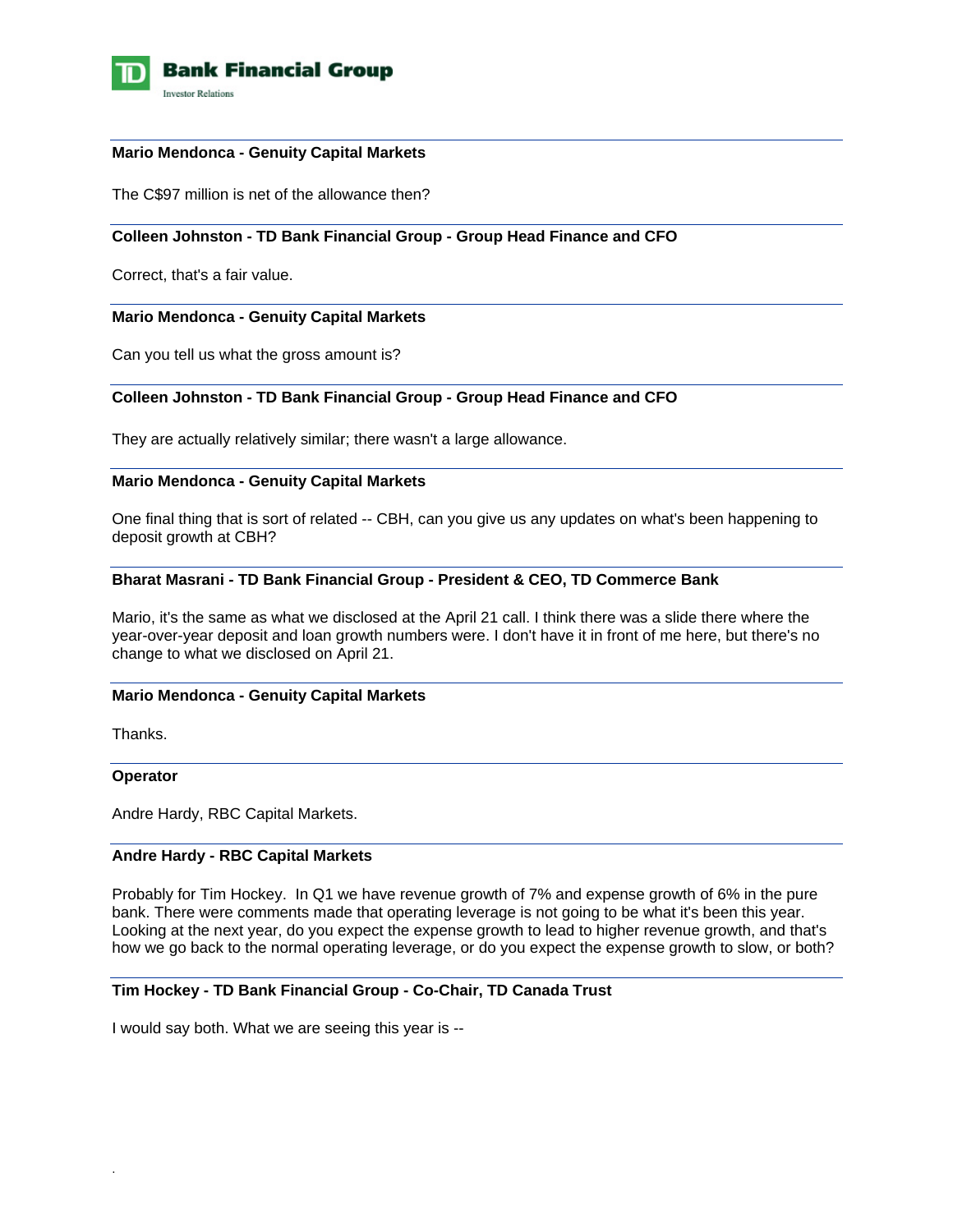

### **Ed Clark – TD Bank Financial Group - President and CEO**

I'm going to be very interested in this answer to the question here! (LAUGHTER)

# **Tim Hockey - TD Bank Financial Group - Co-Chair, TD Canada Trust**

Yes, I would say both because I think the investments we have made very carefully are geared towards future revenue growth.

We have said and we telegraphed previously that we're going to see a little bit of a squeezing in the operating leverage both this quarter and for the full year because of that fact, but the step-up in year-overyear expenses actually starts to diminish quite frankly in Q4. So as a result of that, we collectively -- Bernie and I said it's the right thing, as both Ed and Colleen said, to continue to invest in what customers care about and it will lead to future revenue growth. So I guess the answer is both.

#### **Andre Hardy - RBC Capital Markets**

This is all based on prior models of how quickly your revenue comes after opening branches or extending hours?

### **Tim Hockey - TD Bank Financial Group - Co-Chair, TD Canada Trust**

Yes. I would say the wild card of course is the margin question, but having said that, the models are pretty good at predicting what happens to volume and other revenue-generating initiatives.

### **Andre Hardy - RBC Capital Markets**

Thanks. Tim Thompson, can I squeeze in another one?

#### **Tim Thompson - TD Bank Financial Group - SVP - IR**

Sure, go ahead, Andre.

### **Andre Hardy - RBC Capital Markets**

For Bob probably -- value at risk went from C\$24 billion on average in Q1 to C\$42 billion in Q2. It looks like, even if you exclude Commerce Bancorp securities, trading securities were up. So can you talk about what seems to be a higher risk appetite for the Bank? Or maybe I'm reading too much into this and it's just volatility in higher and that is driving a higher VAR.

### **Bob Dorrance - TD Bank Financial Group - Chairman, CEO & President, TD Securities**

It's mostly the latter, Andre. It's a combination of higher credit spreads in general, so it's credit spread widening plus credit spread volatility in our VAR model that has driven VAR higher.

### **Andre Hardy - RBC Capital Markets**

So you are trading.

.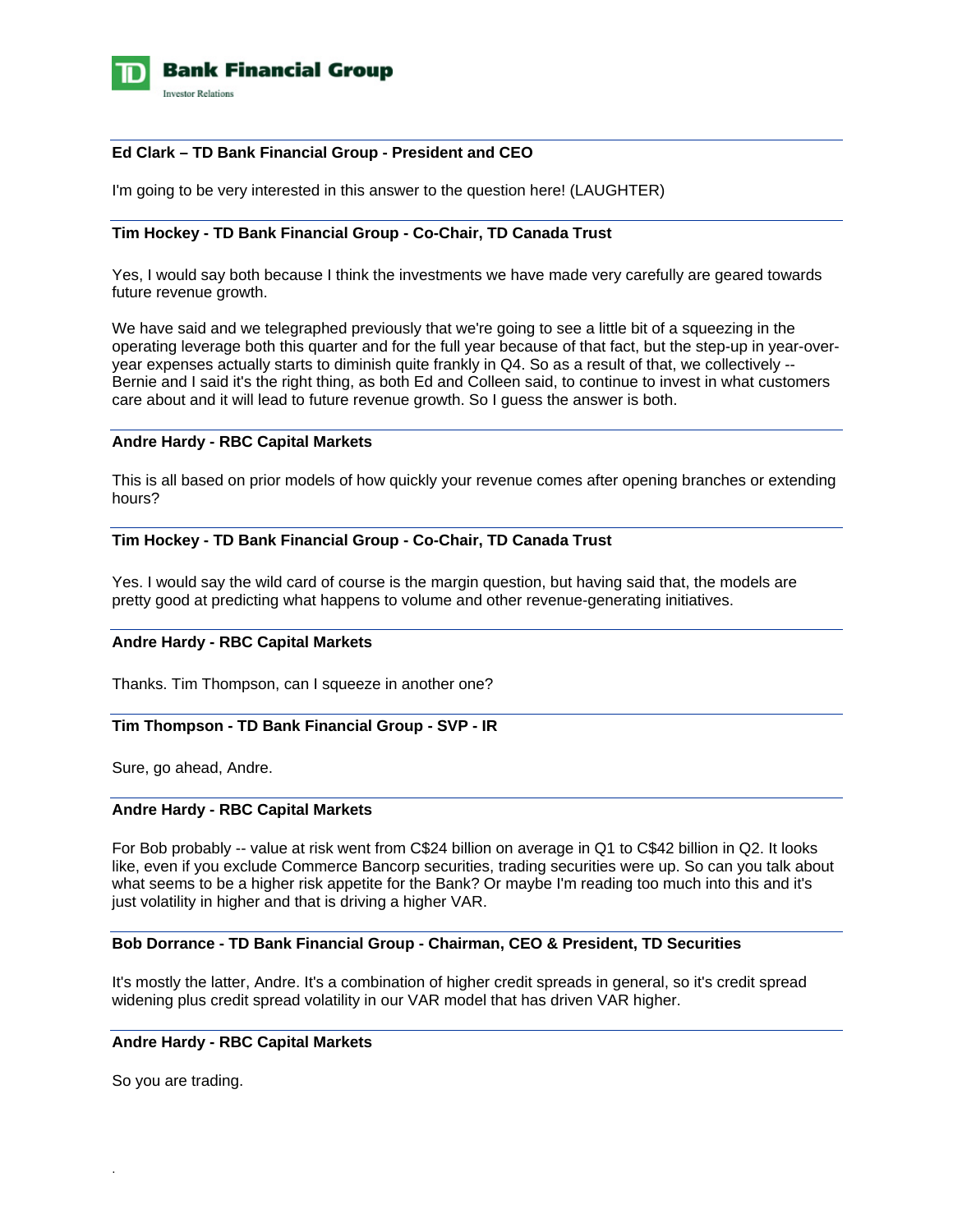

### **Bob Dorrance - TD Bank Financial Group - Chairman, CEO & President, TD Securities**

As volatility and/or spreads would reduce, you would see VAR reduce as well. So in general or on average, it's not an indication that we've been more aggressive in taking on more positions or in taking on more trading liability.

### **Andre Hardy - RBC Capital Markets**

That clarifies things. Thank you.

#### **Operator**

Sumit Malhotra, Merrill Lynch.

### **Sumit Malhotra – Merrill Lynch**

Good afternoon. I will start this one with Colleen. Colleen, if I take the no earnings growth in 2008 very literally and take a look at the C\$5.75 the Bank produced in 2007, it looks like you've got to do just under C\$1.50 per quarter in the back half of the year. You've been very helpful to us in giving us a helping hand with CBH and Corporate. I think we have pretty good visibility on Canadian retail and Ameritrade. So am I right in thinking that wholesale has to do somewhere around C\$180 million a quarter to make this work? Because that one doesn't sound too different than what you were doing late last year.

### **Colleen Johnston - TD Bank Financial Group - Group Head Finance and CFO**

I will start out, Sumit, and hand it over to Bob, but I would say that number, based on our calculations, is definitely on the high side. We don't expect to see a run rate at that level going forward, but I will give it over to Bob to talk about the rest of the year.

# **Bob Dorrance - TD Bank Financial Group - Chairman, CEO & President, TD Securities**

I think, as Ed alluded to in his comments, it's hard to forecast wholesale earnings at the best of times. I do feel that we have good strategies in place, and I think we are executing on those strategies and we will continue to do so to drive a medium-term run rate of 15% to 20% in our wholesale business. How that manifests itself quarter-by-quarter is difficult to forecast, and I don't think that we are implying that it is going to 15% to 20% every quarter. That would be an average through a cycle, and some of those quarters, we will do better and some of the quarters, as we just finished, we will do less than that. But given the amount of capital that we have in the business and given the opportunities we have in the business, given the growth plans and the people, etc., I think 15% to 20% is a fair assumption if you take a run rate at what wholesale can do in the TD platform.

### **Sumit Malhotra – Merrill Lynch**

.

Just very quickly on top of that, securities gains -- it's been mentioned a few times that we would probably see that number start to trend down. It was higher than I would have thought this quarter, and your unrealized balance has held in well. Any update you can give us on what your pipeline looks like for that business in the second half of the year?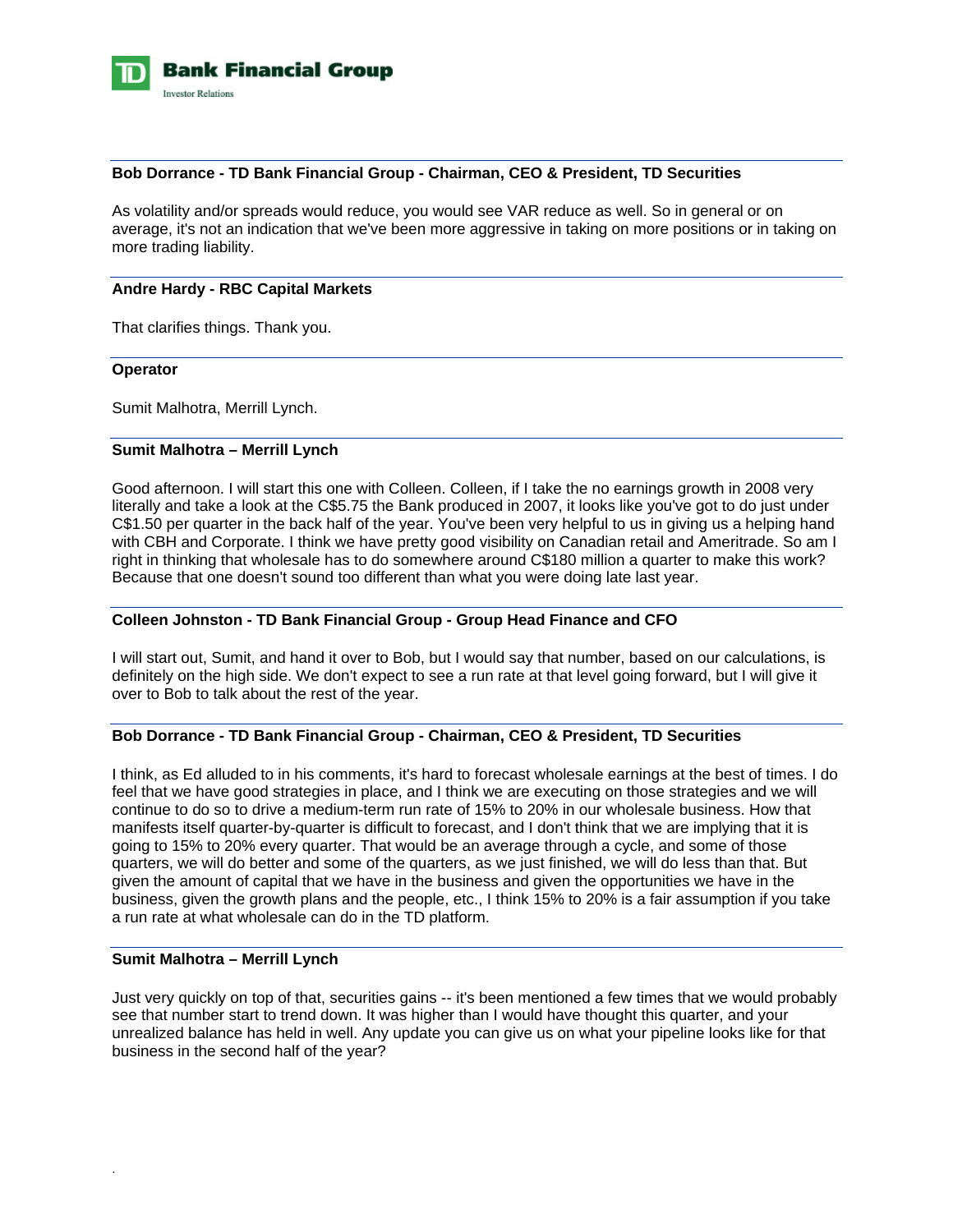

### **Colleen Johnston - TD Bank Financial Group - Group Head Finance and CFO**

Let me start, Sumit. If you look at the supplemental and the securities gains that we show in other income the C\$110 million, about C\$83 million of that was in wholesale and the remaining amount was in fact largely in TD Banknorth for a couple of items that we mentioned previously.

With that, I will let Bob respond to the wholesale answer.

#### **Bob Dorrance - TD Bank Financial Group - Chairman, CEO & President, TD Securities**

I think, given where markets are at on the equity side, we are not extremely optimistic about what we might do in the second half of the year. We have some realizations that we think we already know about and it's a function of closing, but we are taking a fairly cautious view of what gains we might be able to harvest in the second half. So, I think the improvement in profitability would more come out of the dealer than it would come out of the securities gains.

#### **Sumit Malhotra – Merrill Lynch**

Thanks very much.

### **Tim Thompson - TD Bank Financial Group - SVP - IR**

Let's go back to the presentation room. Ian?

# **Ian de Verteuil - BMO Nesbitt Burns**

Just a clarification, following (inaudible) so Bob, the rise in VAR, is that what threw out the market risk component in the RWAs?

### **Bob Dorrance - TD Bank Financial Group - Chairman, CEO & President, TD Securities**

That's right.

.

### **Ian de Verteuil - BMO Nesbitt Burns**

It's just a linear thing, there is nothing else on that.

A question for Ed -- when I think back to the Canada Trust, where you allowed your balance sheet to really get stretched to get to do that deal, you know, that worked out extremely well. The leverage was a big part of the success of that deal and really getting the ROEs back up again.

It seems that, this time, you are allowing that to occur again in an environment that, as you say, you intuitively believe you need to be more cautious on, where you believe -- intuitively we believe the U.S. is getting weaker here. Yet you've allowed the capital to drift back down again based on Basel metrics. But you are allowing that to occur again. Can you talk to sort of the philosophy on allowing that to occur at this stage of the cycle?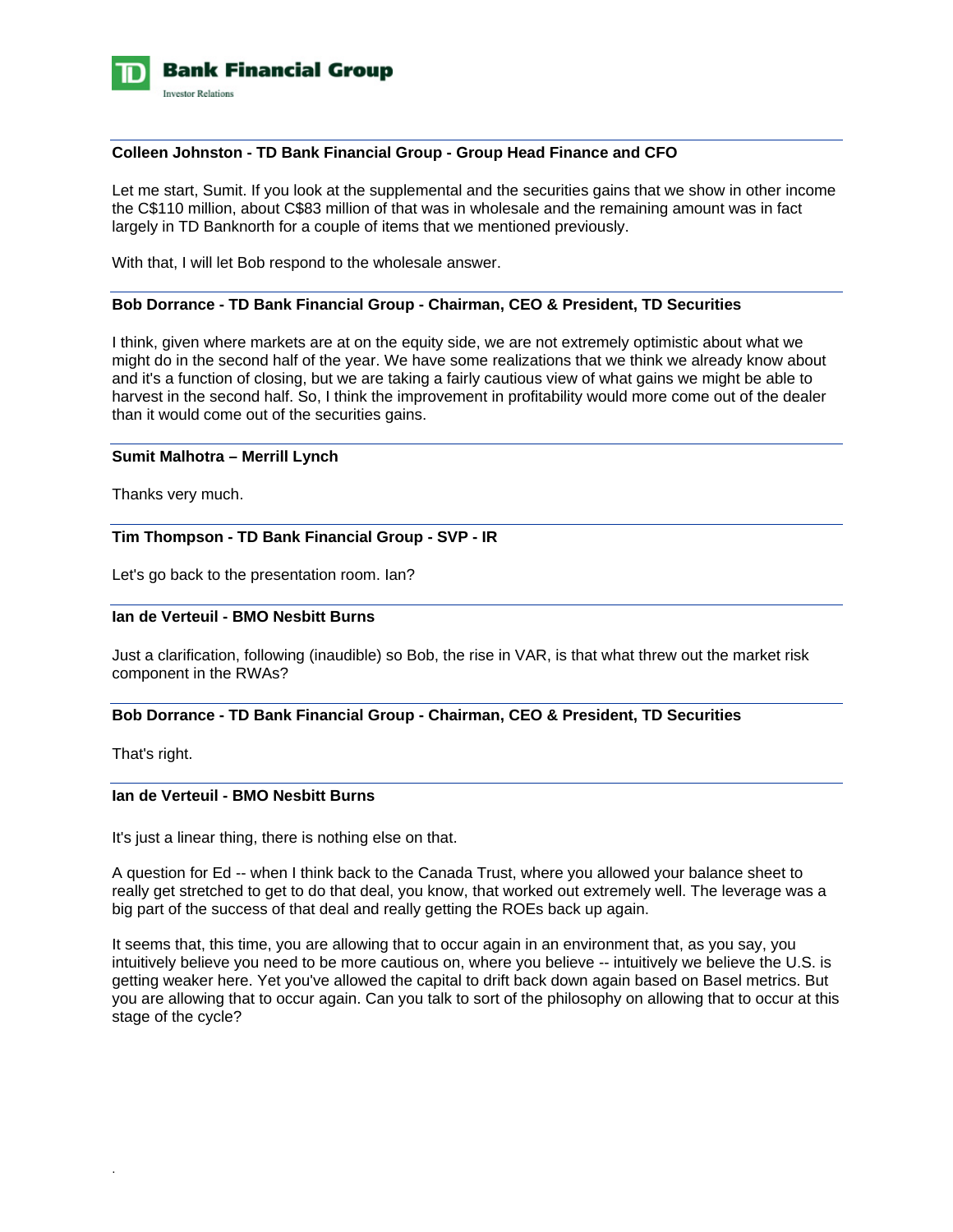

### **Ed Clark – TD Bank Financial Group - President and CEO**

I'm not sure where you are trying to prod me to rant or just giving me a soft lob, but I'll take it as one of those two. You know, I feel quite strongly that I think we are actually quite well capitalized, so I'm not actually worried about our capital position.

I think, when people look at the capital positions of financial institutions, they should ask themselves a question. What businesses are they in? How much tail risk are they actually taking, and what is the certainty of their growth prospects on earnings? To have two institutions, both of them at 9.1% Tier 1 capital and one has C\$4 billion of solid retail earnings growing and another one would have less, they are not, in my view, in the same -- amount of capital they actually need and particularly when you combine that with the wholesale strategy that we've been running over the last few years and has actually proven itself out in the current marketplace. We used to say to people, well, you'll only know whether we're following the strategy when we shock the system with a bad event. Well, the world managed to shock the system with a bad event and we ended up earning the 17% ROIC in our TD Securities through that bad event.

So when I look at our capital, and we are saying we're going to be comfortably at 8% at the end of the year, I think we are well capitalized. We are not sitting there with lots of excess capital because I completely agree that if you are in the world that we're going to, we wouldn't want to be using up a lot of that capital, and it does mean that, if we're looking at acquisitions, those acquisitions are going to have to meet the task of being financed with shares and therefore accretive in their own right. It may well be that we will not do any acquisitions in that case, or that the market, because of the current demand/supply imbalance between buyers and sellers in this market actually produces better rates of return that historically we've seen in the acquisition market.

But I am not uncomfortable, given the risk profile we run, the strength of the retail earnings, the future prospects of those retail earnings going into this downturn with our balance sheet as it is.

# **Ian de Verteuil - BMO Nesbitt Burns**

.

You know, when you think about the Basel II changes, I mean I accept that it's the bizarre regulatory framework. But how else would we look at it? Because I mean the risk weighting is a risk weighting, so your point on the lower risk -- you know, you did get a tremendous amount of help on your RWAs from Basel II. I mean, isn't that effectively coming to your point that the business mix is reflected in the Tier 1 number?

#### **Ed Clark – TD Bank Financial Group - President and CEO**

Well, my point on Basel II is that all of the capital regimes that we have around the world ignore earnings. As I say, they say that if you had a 100% wholesale dealer, or you had a bank that had our wholesale dealer tied to a C\$4 billion earnings stream that shocked in the worst scenario in the world couldn't lose money, that they would need exactly the same capital.

That doesn't make any sense to me from a capital regime. So the greatest strength in an institution -- you look around the world and say "What are the institutions that run into trouble?" Well, it's proportional to the size of your wholesale relative to your retail. Those that are anchored by strong retail have managed to weather the storm reasonably well.

So Basel II doesn't take into account income; it only takes into account capital and it doesn't take into account how you generate that income. I think how you generate, whether you're going out the risk curve